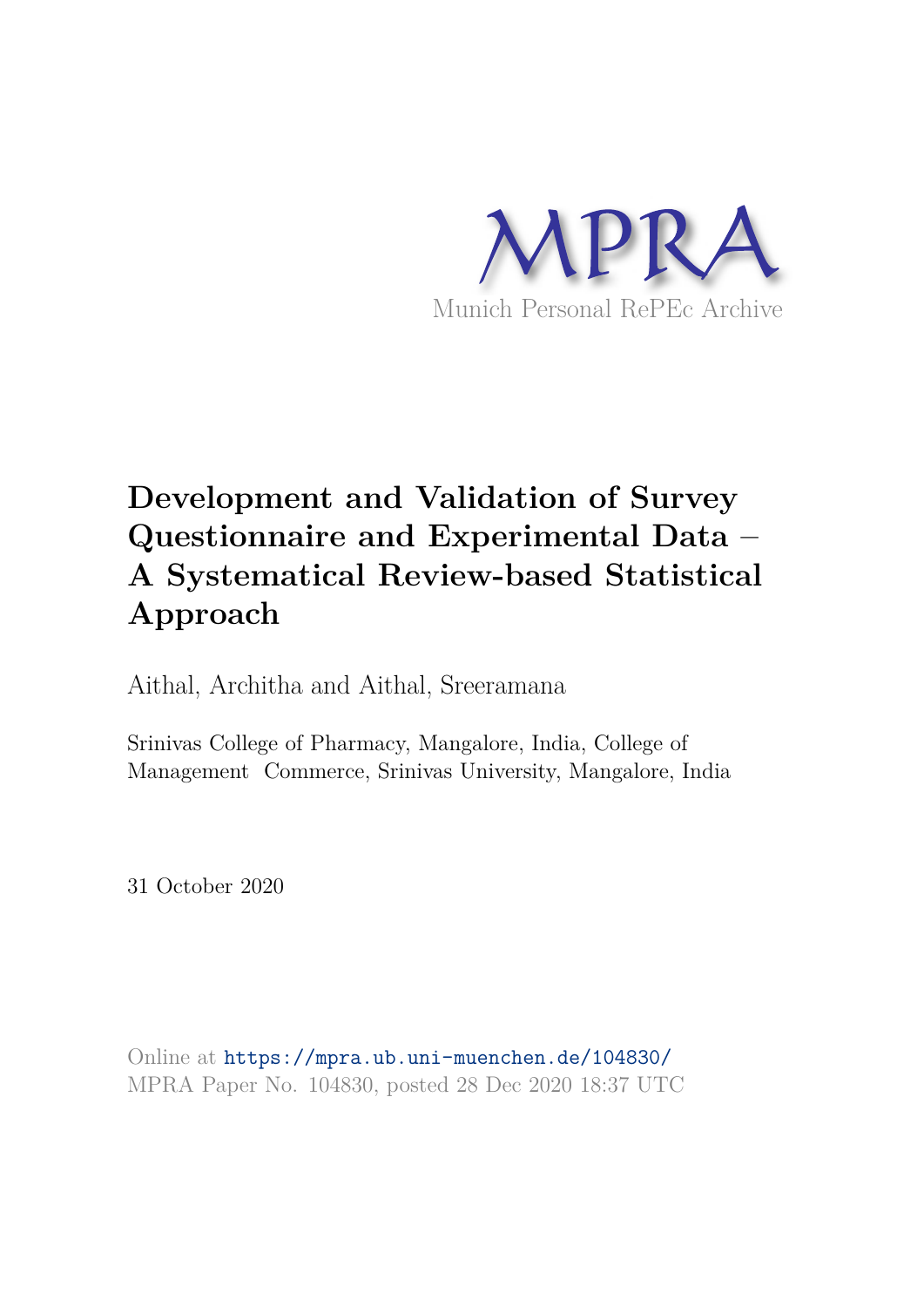# **Development and Validation of Survey Questionnaire & Experimental Data – A Systematical Review-based Statistical Approach**

**Architha Aithal\* & P. S. Aithal\*\*** 

\* Intern, PharmD, Srinivas College of Pharmacy, Mangalore, India OrchID:  $0000-0003-2361-5166$ ; E-mail: aithalarchitha@gmail.com \*\*Professor, College of Management & Commerce, Srinivas University, Mangalore, India OrcidID: 0000-0002-4691-8736; E-mail: psaithal@gmail.com November 2020

# **ABSTRACT**

In quantitative research methodology, the empirical research method is finding importance due to its effectiveness in carrying out research in social sciences, business management, and health sciences. The empirical research method contains the procedure of developing a model to find the relationship between different variables identified in a problem. Based on developing hypotheses and testing hypotheses, one can examine and improve the model to explain realworld phenomena. The empirical research method consists of using a survey-based questionnaire to collect the data to identify and interrelate variables present in the problem. It is a comparatively difficult task to design and develop an effective, efficient, and psychometrically perfect questionnaire to be used for research data collection in empirical and clinical research settings. This paper provides a reference on guidelines and framework for developing suitable questionnaires for use in social sciences, business management, medical, and paramedical research with a special emphasis on various stages of questionnaire preparation, preliminary questionnaire testing, and validation (reliability & validity) of the questionnaire using a number of statistical methods. The paper throws light on data collection and analysis stages before the finalization of the developed model for testing hypotheses in empirical research by providing guidelines for the design, development, and translation of questionnaires for application in the above-mentioned research fields. The different types of validation processes required for cleaning the data by various measuring instruments in experimental research are also discussed for comparison. A framework is suggested to guide researchers through the various stages of questionnaire design, development, and improvement using suitable statistical methods to assess the reliability and validity of the questionnaire used in empirical research and validation of the data obtained in experimental research.

**Keywords:** Empirical research method, Questionnaire survey, Questionnaire design, Questionnaire preparation, Questionnaire testing, Validation (Reliability & Validity) of questionnaire, Validation of experimental data

# **1. INTRODUCTION :**

Research is a process of investigating answers to a question in a scientific and systematic manner by means of the formulation of the hypotheses, testing of the hypotheses by means of data collection on relevant constructs, analysis, and interpreting the results in a systematic way, and reaching the conclusions as a generalized solution. The main objectives of scholarly research are to get familiarity with a phenomenon, find out the association or independence of activities and to identify the characteristics of an individual or a group of activities, their relationships, and the frequency of occurrence. Depending on the objectives of the research, the research can be classified into exploratory research, experimental research, empirical research, conclusive research, descriptive research, and casual research [1-2].

Questionnaires based survey methods are widely used in social science, business management, and clinical research to collect quantitative data from consumers, customers, and patients. In medical and paramedical (clinical) research, the survey questionnaire is used to collect quantitative data and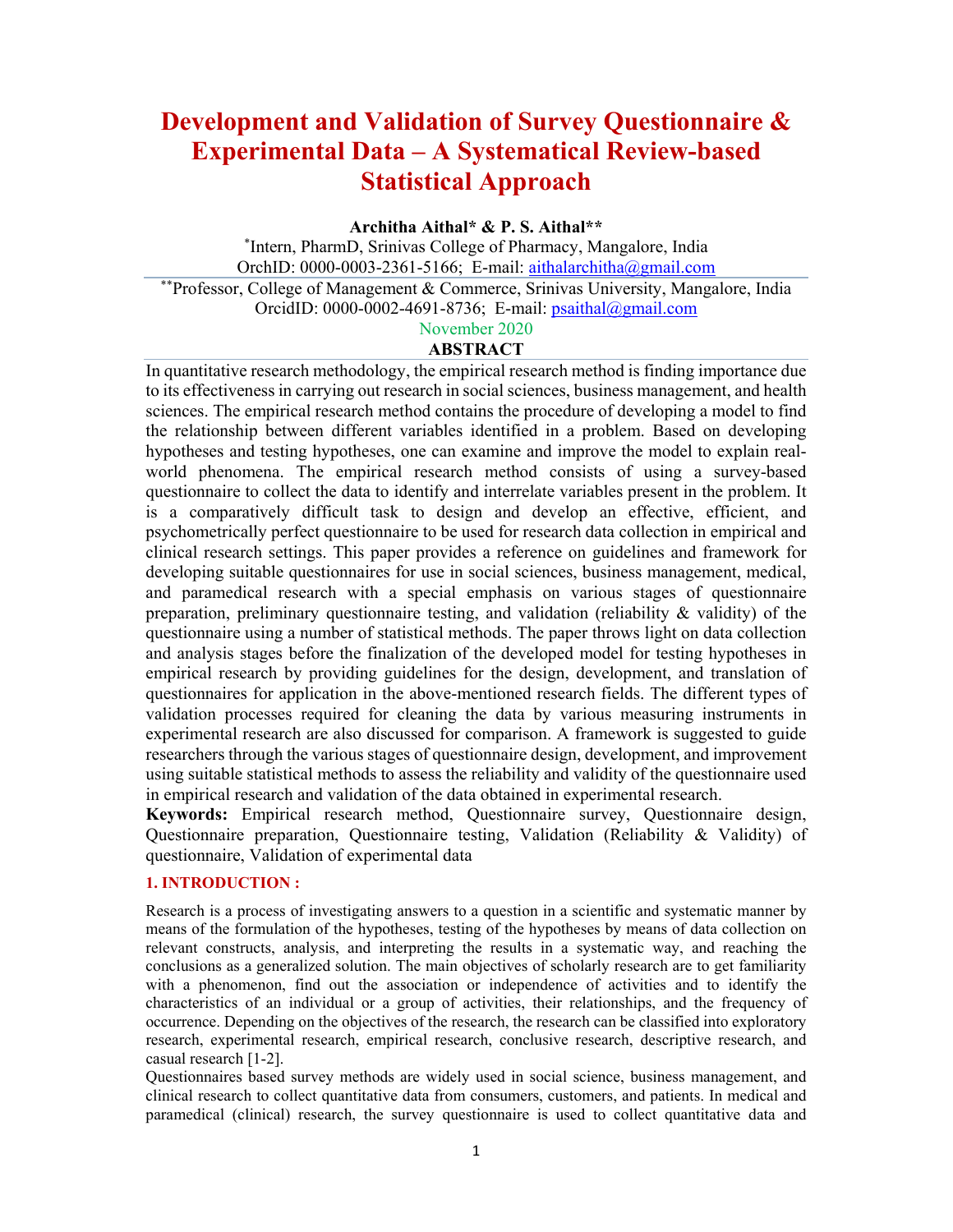information from respondents including patients, their relatives, and health-care professionals. In clinical research, data and information of interest could range from observable information on physical findings to subjective evidence of the patients. A systematic questionnaire should be constructed for this purpose. While developing such a new questionnaire, the researcher may refer to or follow a preavailable questionnaire with the standard format from available literature references. This paper discusses the procedure of design and development of an empirical questionnaire and determining its reliability and consistency by validating it systematically using various statistical methods. The paper also provides an overview of the validation of experimental data obtained from research instruments for their reliability and consistency.

# **2. SURVEY BASED EMPIRICAL RESEARCH :**

The survey based on an empirical research method consists of the identification of a problem, determining its affecting factors, finding their inter-relations by means of developing a preliminary model of the problem/system. The model can be tested scholarly by using an empirical survey research method. The block diagram, which interrelates various steps in the survey research method is shown in figure 1. The essential components of such survey methods are : (1) developing a preliminary model of the problem under consideration, (2) Identify the constructs of the problem, (3) Developing Hypotheses (4) Develop a questionnaire for hypothesis testing, (5) Preliminary Questionnaire testing, (6) Validation (Reliability & Validity) of questionnaire, (7) Subsequent validation, (8) Determination of Sample size, (9) Sample collection through a questionnaire distribution, (10) Sample analysis using statistical methods, (11) Identifying acceptable hypothesis, and (12) Re-building the preliminary model as Final Model.



**Fig. 1 :** The block diagram which interrelates various steps in the survey research method

# **3. REVIEW OF RELATED WORK :**

In a survey based empirical research, questionnaire planning, design, preparation, and validation are preliminary works of a researcher before administering it to identified respondents. Many research publications are available through Google scholar in different aspects related to it and some important scholarly publications related to various issues are listed in table 1.

**Table 1 :** Some important scholarly publications in the related area

| w.<br>,, |  |  | Reich |
|----------|--|--|-------|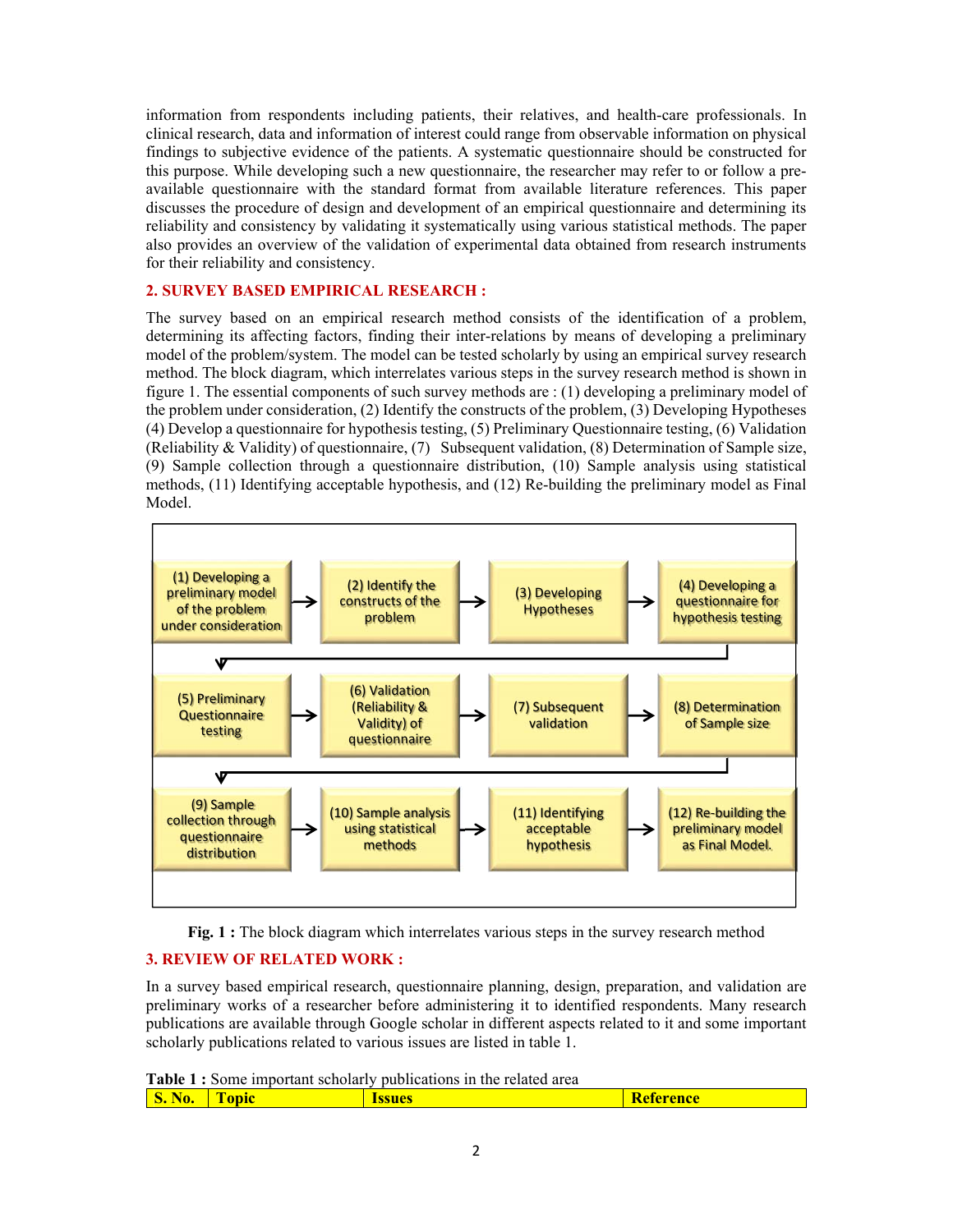| $\mathbf{1}$   | Questionnaire survey  | The sample survey: Theory and          | Warwick, D. P. et al.        |
|----------------|-----------------------|----------------------------------------|------------------------------|
|                |                       | practice                               | $(1975)$ . [3]               |
| $\overline{2}$ | Questionnaire survey  | Survey research                        | Rossi, P. H., et al. (2013). |
|                |                       |                                        | [4]                          |
| $\overline{3}$ | Questionnaire design  | A split questionnaire survey design    | Raghunathan, T. E., et al.   |
|                |                       |                                        | $(1995)$ . [5]               |
| $\overline{4}$ | Questionnaire design  | Designing a questionnaire              | Ballinger, C., et al.        |
|                |                       |                                        | $(1998)$ . [6]               |
| 5              | Questionnaire design  | Questionnaire design: the good, the    | Bee, D. T., et al. (2016).   |
|                |                       | bad and the pitfalls.                  | [7]                          |
| 6              | Questionnaire design  | Methods for questionnaire design       | Oosterveld, P., et al.       |
|                |                       |                                        | $(2019)$ . [8]               |
| $\tau$         | Questionnaire design  | Item placement for questionnaire       | Kachroo, P., et al. (2018).  |
|                |                       | design for optimal reliability         | [9]                          |
| 8              | Questionnaire design  | Sampling and questionnaire design      | Sirakaya-Turk, E., et al.    |
|                |                       |                                        | $(2017)$ . [10]              |
| 9              | Questionnaire design  | Asking the Right Questions of the      | Moroney, W. F., et al.       |
|                |                       | Right People at the Right Time         | $(2019)$ . [11]              |
| 10             | Questionnaire design  | How to design a questionnaire          | Yaddanapudi, S., et al.      |
|                |                       |                                        | $(2019)$ . [12]              |
| 11             | Questionnaire         | Preparation of a questionnaire         | Riaño, C. E., et al.         |
|                | preparation           | according to Delphi method             | $(2015)$ . [13]              |
| 12             | Questionnaire         | Use of focus groups to prepare         | Bovell-Benjamin, A. C.,      |
|                | preparation           | questionnaire                          | et al (2009). [14]           |
| 13             | Questionnaire         | Preparation of the split questionnaire | Peytchev, A., et al.         |
|                | preparation           | design approach                        | $(2017)$ . [15]              |
| 14             | Questionnaire testing | Overview of Questionnaire Design       | de Jong, et al. (2018).      |
|                |                       | and Testing                            | $[16]$                       |

#### **4. PRELIMINARY MODEL DEVELOPMENT :**

The first step of any empirical research is the development of a preliminary model of the problem or system of consideration by identifying its various components, factors affecting performance, independent and dependent variables and considering their relations to each other. The preliminary model allows researchers to develop hypotheses for checking the model.



**Fig. 2 :** Questionnaire design & development, reliability testing, & validation stages

A questionnaire of a survey based research contains a set of questions also called items used for solving an identified research problem. These questions are developed with an aim at collecting different types of data related to demographic information, personal opinions, facts and attitudes, health related information, intangible information like feelings, taste, satisfaction, etc in certain tangible scale from respondents. The type of information required from the collected data of a questionnaire directly affects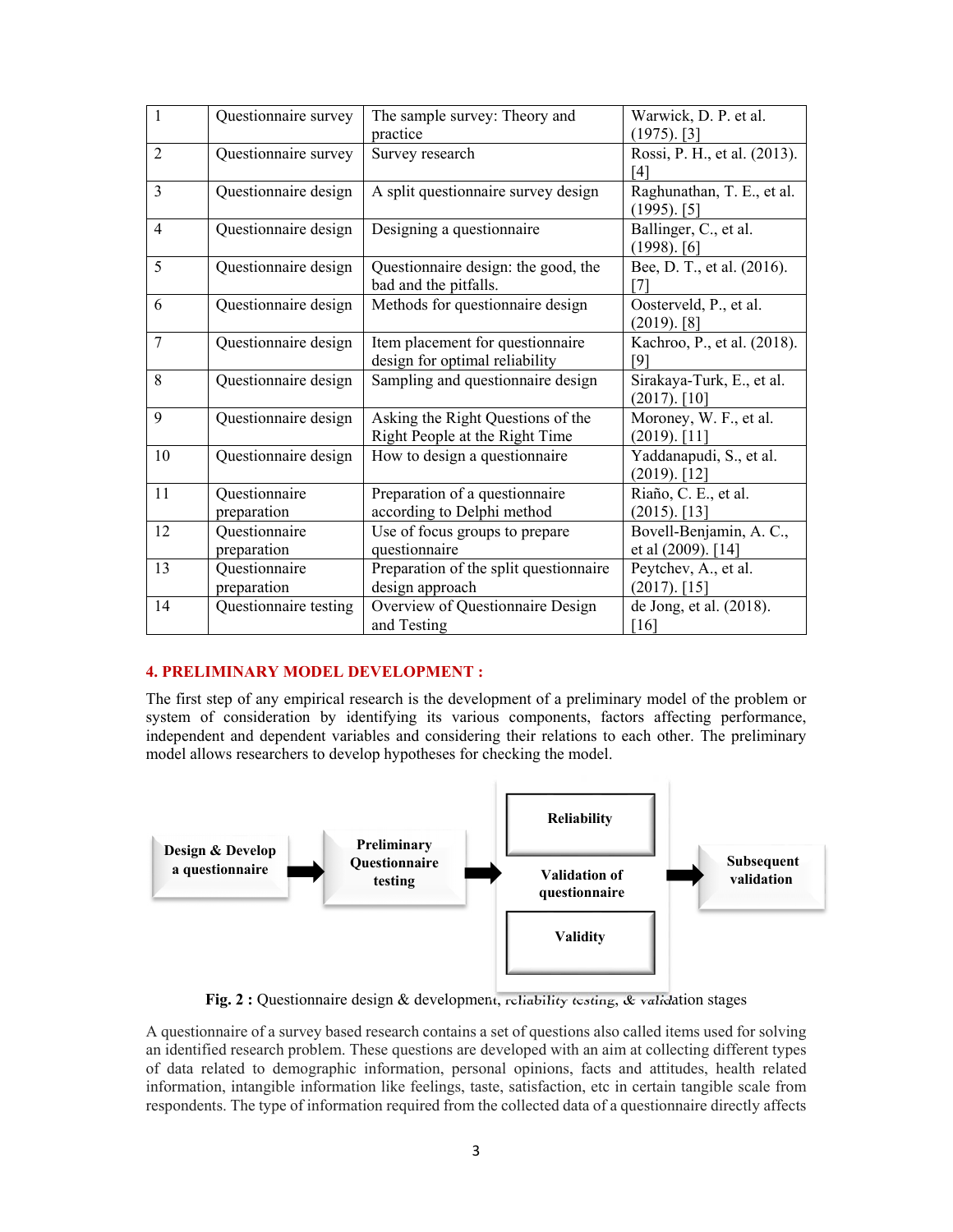the design and development of the questionnaire. Qualitative questionnaires are used to collect data related to expository information and quantitative questionnaires are used to collect data to validate the previously generated hypothesis. There is a difference between survey and questionnaire based survey that in a survey, the surveyor collects information from respondents with standard answers, whereas in case of the Questionnaire based surveys, the respondents must be able to read the questions one by one and understand them perfectly before answering them well. Generally, two types of questionnaires are used in practice, depending on the nature of the research as structured and unstructured questionnaires. A structured questionnaire is used to collect quantitative data and is designed in such a way that it collects intended and specific information related to a problem. It can also be used to initiate formal inquiry, supplement data, and check data that have been previously collected, and also, to validate hypothesis. A structured questionnaire usually contains multiple choice based closed ended questions. An unstructured questionnaire is used to collect qualitative information using basic and branching questions which are mostly open-ended. Reliability and validity of items are two important qualities of a questionnaire used in empirical research. Depending on the design, development, and purpose of the questionnaire, the different checking and statistical methods are used to measure the reliability and validity of it, respectively [17].

The steps required in questionnaire development stage, reliability stage, and questionnaire validation stage are :

- (1) Design & develop a questionnaire using the Focus Group method
- (2) Testing of questionnaire through a Pilot Testing method
- (3) Determining the reliability of the questionnaire
- (4) Determining Validity of questionnaire
- (5) Subsequent validation

# **5. DESIGN AND DEVELOPMENT OF QUESTIONNAIRE :**

Before constructing a systematic questionnaire to collect data samples related to a problem, the researcher should properly plan to imagine the ideal solution to the problem in hand and identify various issues and constructs related to the problem. The researcher can collect data samples related to the problem by using the Focus group method [18-19]. The various processes, issues, and constructs related to a problem in hand are :

# *(1) Imagine the ideal solution to identified problem:*

For every research problem, one can imagine an ideal solution, which is actually a hypothetical solution and not possible to achieve in practice due to many constraints in real systems. However, imaging ideal solution is very important in research due to the fact that it will provide an opportunity to determine the research gap. Research gap is the practical (conceptual or experimental) gap between present existing solution and ideal imagined solution to a research problem. By means of systematic literature review and analysis, one can find out present status of the solution of a problem and hence the research gap. In research methodology, once the research gap of a problem is determined, the research agenda can be set by identifying the limitations of the researcher or research methods used in the proposed study [20-21].

#### *(2) Identify the determinant issues and constructs:*

For every research problem, there are some determinant issues. Determinant issues are the primary issues of a problem related to a system (individuals or organizations) under consideration. These are major components of a system, including its environment [22-23]. For example, the determinant issues of a business model are Organizational Issues, Operational Issues, Employees Issues, Administrative issues, Customers Issues, Technological issues, Strategic Issues, Environmental & Social issues, etc.

## *(3) Determine the dimensionality of the construct:*

Construct is a tool used to facilitate understanding of ideas, people, organizations, events, objects or things belonging to a system. Constructs are used to identify various factors and elements of a system. Many constructs are multidimensional, meaning that they are composed of several related components. The constructs can be fully assessed by developing subscales to its components called factors and elements. Based on the importance of dimensions of constructs, weight will be assigned to the questions in the questionnaire.

# *(4) Decide the format of the questionnaire for administration:*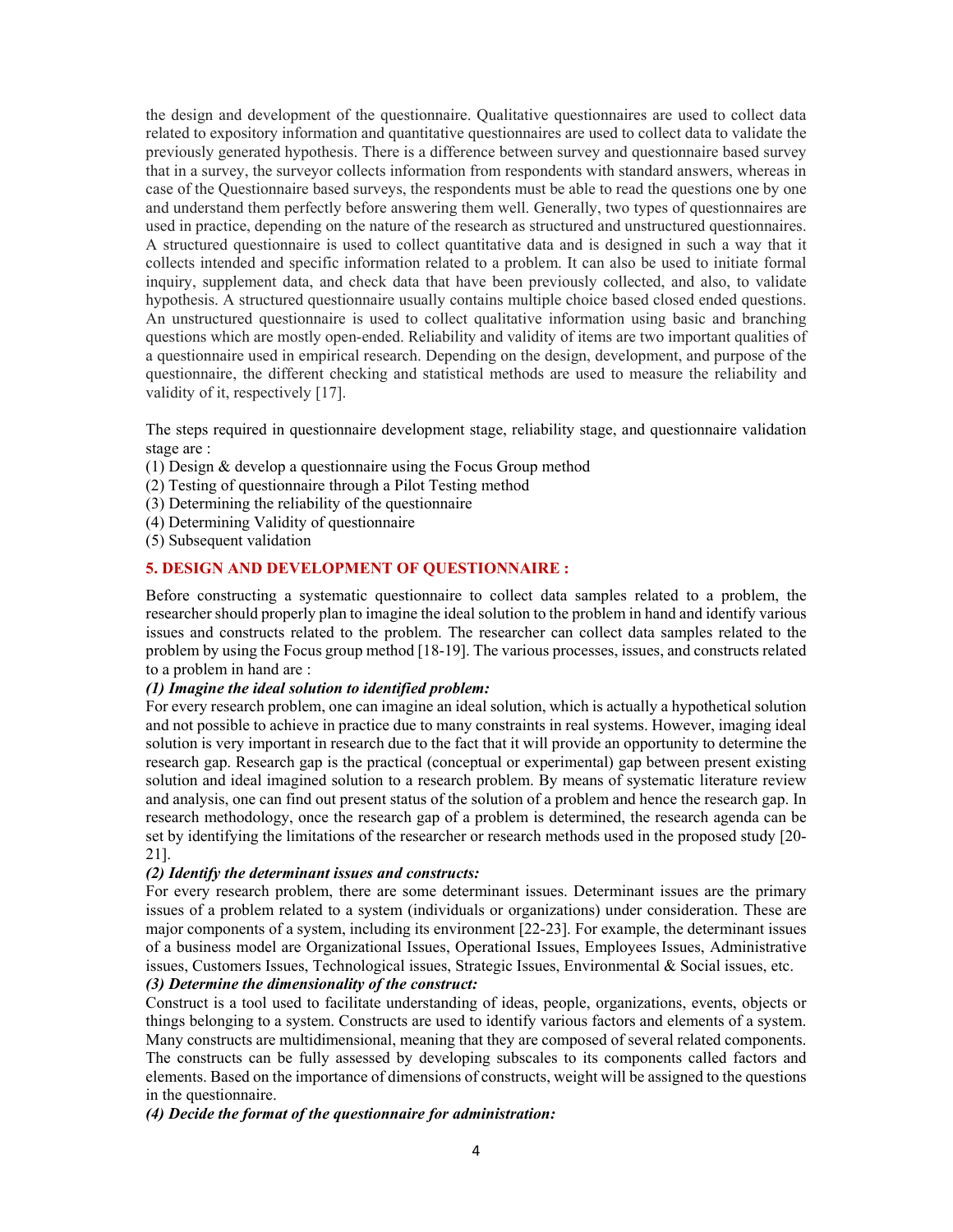The researchers should be clear on how the questionnaire be administered? Who will administer the questionnaire i.e., self-administered or administered by a research/clinical staff? The decision on administration of questionnaire depends partly on what it intends to measure in the empirical research. Depending upon the problem under consideration, some questionnaires are effective if a research/clinical staff asked the questions, whereas sometimes they may be more likely to respond truthfully if they are allowed to complete the questionnaire by themselves. In many cases, depending on the nature of information to be collected, it may be preferable to obtain objective ratings from the data collecting staff. On the other hand, if the respondents are to complete the questionnaire by themselves, then it should be developed in such a way that the readability level of the items in the questionnaire should be lowered.

#### *(5) Decide the format of various items in the Questionnaire:*

The researcher should decide whether the items in the questionnaire should be open ended or close ended? Questions that are open ended allow respondents to elaborate upon their responses. Open ended questions seek detailed answers and are best suited for situations in which researchers are wish to gather more information on a specific domain. But such responses are difficult to code and hence to summarize individuals' responses.

#### *(6) Closed end Questions should contain limited number of response options:*

Closed-ended questions are easier to administer and analyze. However, the respondent options may be influenced by the response options provided in the questionnaire. Close-ended questions may contain multiple-choice, Likert-type scales, true/false, or other close-ended formats. For using the collected data for subsequent statistical analyses, researchers should keep in mind that items should be scaled to generate sufficient variance among the intended respondents.

#### *(7) Questionnaire Items development Guidelines:*

Many guidelines are available for writing items. It includes suggestions like simple usage of language which is familiar to the target respondents. The items should be separated for affective questions and behavioural questions. Every item used in the questionnaire should be addressed to only one issue. Avoiding leading questions that are results in a biased response is required. Also, items, which attract the same response from everyone should not be included because it generates limited information about constructs being assessed. Some of the tips on writing open ended questions are summarized in table 2 [25].

#### **Table 2 :** Tips on writing open ended questions in the questionnaire [25]

#### Use short and simple sentences

Ask for only one piece of information at a time. Example: Have you had nausea and vomiting in the last 24 h? Someone may have nausea, but may not have vomiting, thus this question should be divided into two questions

Avoid negatives if possible. Example: In the last 24 h, how many times did you not have pruritus? The better format would be; in the last 24 h, how many times did vou have pruritus?

Ask precise questions. Example: Have you had pain before? Better question would be; what was your worst pain in the last 24 h?

Ensure that those you ask have the necessary knowledge. Example: Have you had neuropathic pain before? Many patients may not know what "neuropathic" means, a better question(s) would be to ask about the symptoms of neuropathic pain, for example, "have you had episodes of piercing pain like hot needles into your skin, before'

Avoid unnecessary details, as people are usually less inclined to complete long questionnaires, however make sure to ask for all the essential details

Avoid asking direct questions on sensitive issues. Example: "Are you obese?" can be better written as " do you think you have a weight issue"

Minimize bias. Example: "I was satisfied with the pain management that I had (yes or no)?" Better question is to ask about the level of satisfaction in a scale from 0 to 10. As many patients may choose yes to please you

Avoid weasel words such as commonly, usually, some, and hardly ever. Example: "Do you commonly have pain?" is better written as "How often do you have pain?" Avoid using statements instead of questions

Avoid using agreement response anchors. Example: Your postoperative pain was the main concern to you before surgery (with Likert scale options). A better question would be what was your main concern before surgery? (with listing some options)

Avoid using too few or too many response anchors. Use five or more response anchors to achieve stable participant responses

Verbally label each response option, use only verbal labels, maintain equal spacing between response options, and use additional space to visually separate nonsubstantive response options from the substantive options

Arrange the questions. Always go from general to particular, easy to difficult, and factual to abstract

Consider adding some contradictory questions, to detect the responders' consistency, as some tend to tick whether "agree" or "disagree"

If researcher intended to include reverse-scored items (negatively worded items) in the questionnaire, extra care should be taken to avoid negative impact on the psychometric properties of scales. They should ensure that such reverse-scored items are properly interpreted by the respondents and reversescored items have similar psychometric properties as the regularly-scored items.

*(8) Minimize the length of questionnaire :*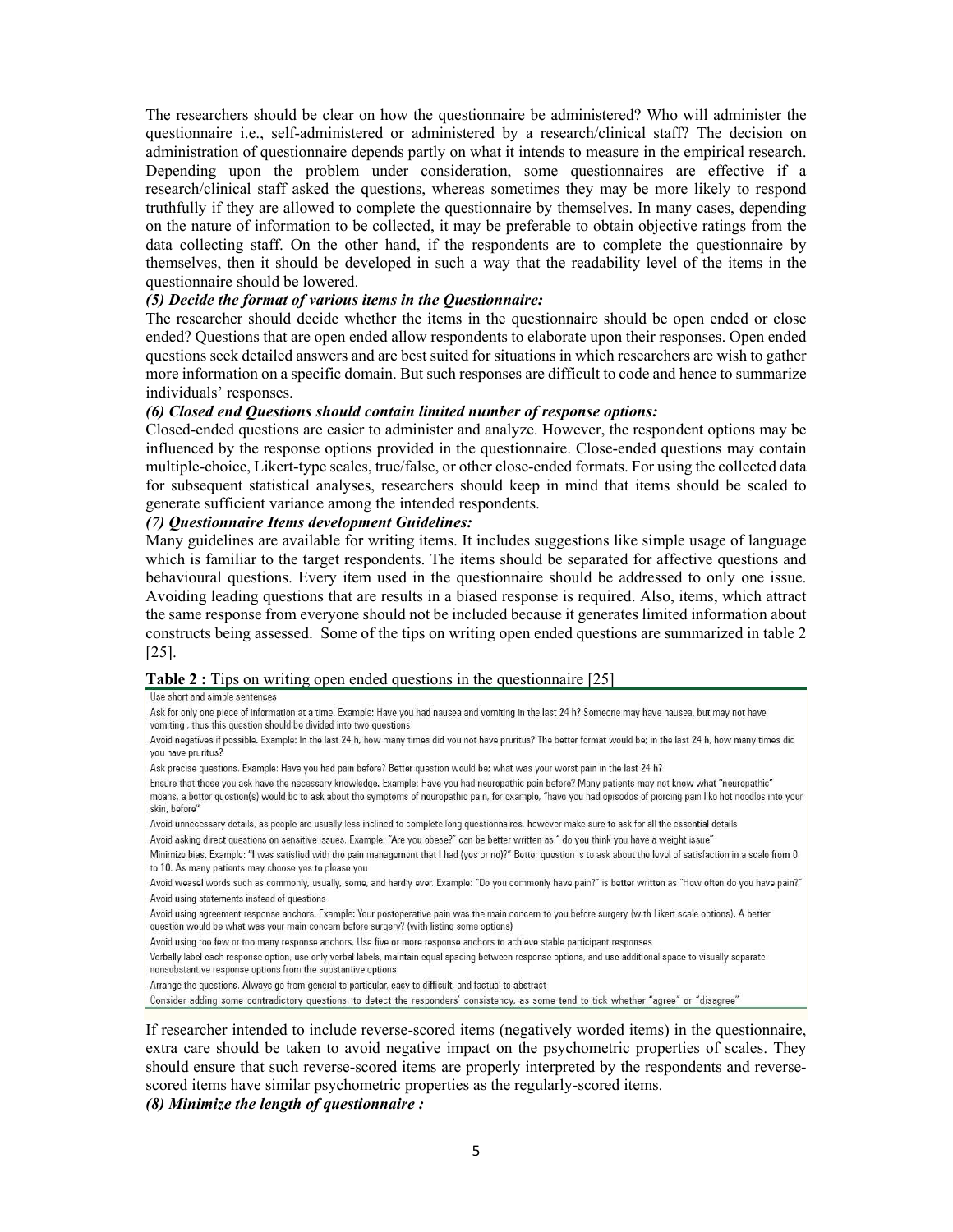Eliminate unnecessary questions to reduce the length of the questionnaire, even though there is no rule on the restriction on the number of questions. The length of the questionnaire should be in such a way that it should contain sufficient items to measure the construct of interest but should not fatigue or demotivate the respondent while filling the questionnaire. The questionnaire should be simple but it should help adequately to measure the constructs of interest with minimum measurement error. At the initial stage of developing questionnaire, a large set of items are used and many of them will be discarded during the refinement process.

#### *(9) Review and revise the initial set of items :*

The initial questionnaire developed by considering all constructs and intended measurement items should be reviewed by an expert reviewer in detail to avoid repetition and biased to a particular kind of analysis or interpretation. The review should also focus on eliminating any favourism to a particular subgroup of respondents. Other issues such as simplification, error free in construction, and grammatic errors should also be taken care in review stage.

#### *(10) Refining through Preliminary pilot testing :*

A preliminary pilot test should be conducted to check the effectiveness of the questionnaire before conducting a full-fledged final pilot test. Usually, the preliminary pilot test is administered on small set of respondents and the sample size is about 30 to 50 numbers. Through, such preliminary pilot tests, the researcher corrects the construct items and any noticed confusion in understanding of the items by the respondents. This is an opportunity for the questionnaire developer to know if there is any confusion about questionnaire items, and whether respondents have suggestions for possible improvements of the items. By administering a preliminary pilot test, the researcher can also get a rough idea on whether there is enough variation in the response to different items to justify moving ahead to large scale final pilot test. A preliminary pilot test should focus on important determinants of items including the feasibility of the design by checking whether the major number of respondents scored near zero or maximum score in a particular item to include it or reject it for the final stage. Researchers can modify the order of questions in the questionnaire along with adding or removing certain question items found appropriate during the reviewing process based on preliminary pilot test. This process of refining the questionnaire should be repeated several times until a satisfactory final draft of the questionnaire is prepared.

#### **6. FINAL QUESTIONNAIRE DEVELOPMENT THROUGH PILOT TESTING :**

Once the draft questionnaire finalized through preliminary pilot testing and subsequent revisions from experts is ready, the researcher can conduct a full-fledged pilot test among the intended respondents for initial validation. The pilot testing consists of administering the final version of the questionnaire to a considerable number of intended respondents. If the sample size of pilot test is small, then the possible errors may decrease the statistical power required to validate the questionnaire. In this stage, based on the intended statistical tests and validation on the collected pilot samples, the questionnaire can be refined further to a level which can minimize the statistical errors in the final solution.

#### **7. DETERMINING THE RELIABILITY OF QUESTIONNAIRE :**

The consistency of the survey results can be verified by checking the reliability of the questionnaire. Reliability testing also helps to determine errors present in content sampling, variations in demographical characteristics of respondents, choice and acceptance of score raters or measurement scales, etc. The consistency and hence reliability of a questionnaire can be determined and evaluated using its internal consistency, test-retest reliability, inter-rater reliability, parallel form reliability, and split-half reliability. A questionnaire-based survey is highly reliable if it produces the same result when repeated again under the same conditions. The following points are worth to consider :

(i) Reliability concerns in the questionnaire-based survey measurements provide stable and consistent result [26].

(ii) Reliability concerns repeatability of results obtained through systematic survey. The scale or test is said to be reliable if the same result is obtained for repeated measurements under the same conditions [27].

(iii) Reliability test is important in both survey-based and experiment-based research as it refers to the consistency in the result provided by the measuring instrument [28].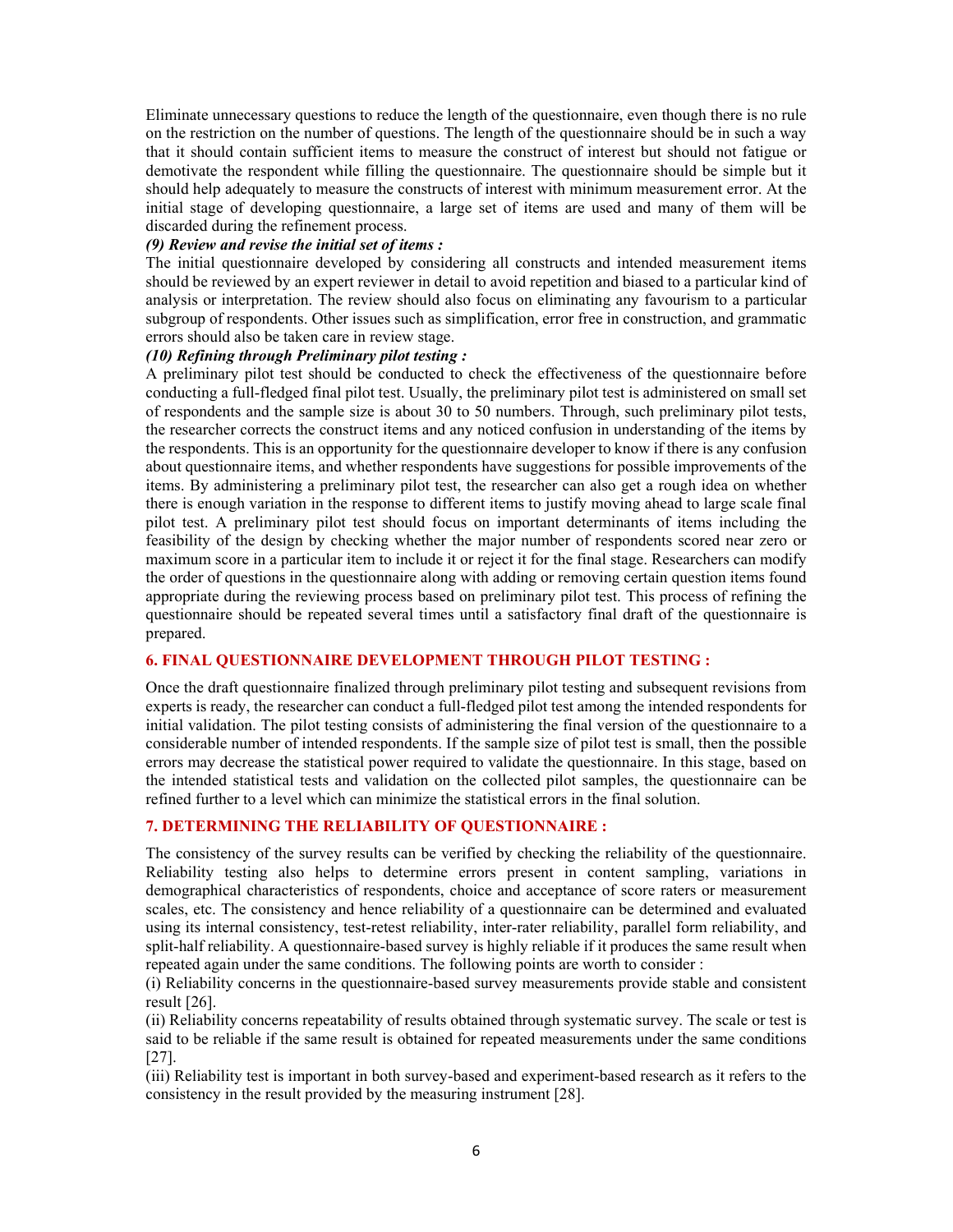(iv) A measuring scale is considered as having high reliability and hence high internal consistency if every item of a scale supports to measure the same construct [28-29].

#### **7.1 Internal consistency :**

Internal consistency is a measure of the inter-correlation of the items of the questionnaire and hence the consistency in the measurement of intended construct. The commonly used method for measuring internal consistency is by calculating the Cronbach Alpha coefficient. According to this method, for a given questionnaire x, with k number of items, the Cronbach's alpha (*α*) can be calculated as:

$$
\alpha = \frac{\kappa}{\kappa - 1} \left( 1 - \frac{\sum \sigma_i^2}{\sigma_x^2} \right) \qquad \qquad \dots \qquad (1)
$$

In equation (1),  $\sigma_i^2$  is the variance of item *i*, and  $\sigma_x^2$  is the total variance of the questionnaire. For a given questionnaire, Cronbach's alpha value usually ranges from 0 to 1 and may sometimes be negative if some items are negatively correlated with other items in the questionnaire. In case if the Cronbach's alpha value is negative for a given questionnaire, the reverse scared items should be checked and modified as correctly scored items if required. Still if Cronbach's alpha takes a negative value then there is a serious problem in the design of the questionnaire and the researcher should relook into the format of the questionnaire intended to use for the survey.

The zero value of Cronbach's alpha indicates no internal consistency (i.e., no items in the questionnaire are correlated with one another). The increase in positive value of Cronbach's alpha above zero indicates that items are more strongly interrelated with one another. The value of Cronbach's alpha for a questionnaire is equal to one indicates perfect internal consistency (i.e., all the questionnaire items are perfectly correlated with each other).

According to expert suggestions, the Cronbach's alpha value is expected to be at least 0.70 to indicate adequate internal consistency of a given questionnaire. Low value (below 0.7) of Cronbach's alpha for a given questionnaire represents poor internal consistency and hence poor inter-relatedness between items. It is found that the value of Cronbach's alpha is a function of length of questionnaire (i.e., number of items in the questionnaire) and will increase its value with increase in length and hence number of items. Following table 3 gives an idea of the value of Cronbach's alpha, the internal consistency coefficient for a given questionnaire with the degree of reliability of the questionnaire.

| <b>S. No.</b> | <b>Value of Cronbach's alpha Degree of Reliability</b> |                                                             |
|---------------|--------------------------------------------------------|-------------------------------------------------------------|
|               | <b>(a)</b>                                             |                                                             |
| $\mathbf{1}$  | $\alpha \leq 0$                                        | A serious problem in the design of the questionnaire and    |
|               |                                                        | the researcher should relook into the format of the         |
|               |                                                        | questionnaire intended to use for the survey.               |
| $\mathcal{D}$ | $0 < \alpha < 0.5$                                     | Low internal consistency and hence poor inter-relatedness   |
|               |                                                        | between items. Should be discarded or revised.              |
|               | $0.5 < \alpha < 0.7$                                   | Moderate internal consistency and reliability of a given    |
|               |                                                        | questionnaire. Can be revised.                              |
| 3             | $\alpha = 0.7$                                         | Adequate internal consistency and reliability of a given    |
|               |                                                        | questionnaire.                                              |
| 4             | $0.7 < \alpha < 0.9$                                   | High internal consistency and reliability in a given        |
|               |                                                        | questionnaire. Can be revised.                              |
| $\varsigma$   | $0.9 < \alpha < 1.0$                                   | Some questionnaire items may be redundant and the           |
|               |                                                        | researcher has to consider removing some items from the     |
|               |                                                        | questionnaire that are repeated questions in multiple ways. |
| 6             | $\alpha = 1.0$                                         | Perfect internal consistency in a given questionnaire       |

**Table 3 :** The idea of the value of Cronbach's alpha with the degree reliability [29-31]

It should be noted that the value of Cronbach's alpha depends on the responses from a specific set of respondents. Researchers have to keep in mind that under all circumstances Cronbach's alpha is not the estimate of reliability, but it only indicates the extent to which the questionnaire is reliable for a particular population of respondents. A questionnaire with excellent reliability with one set sample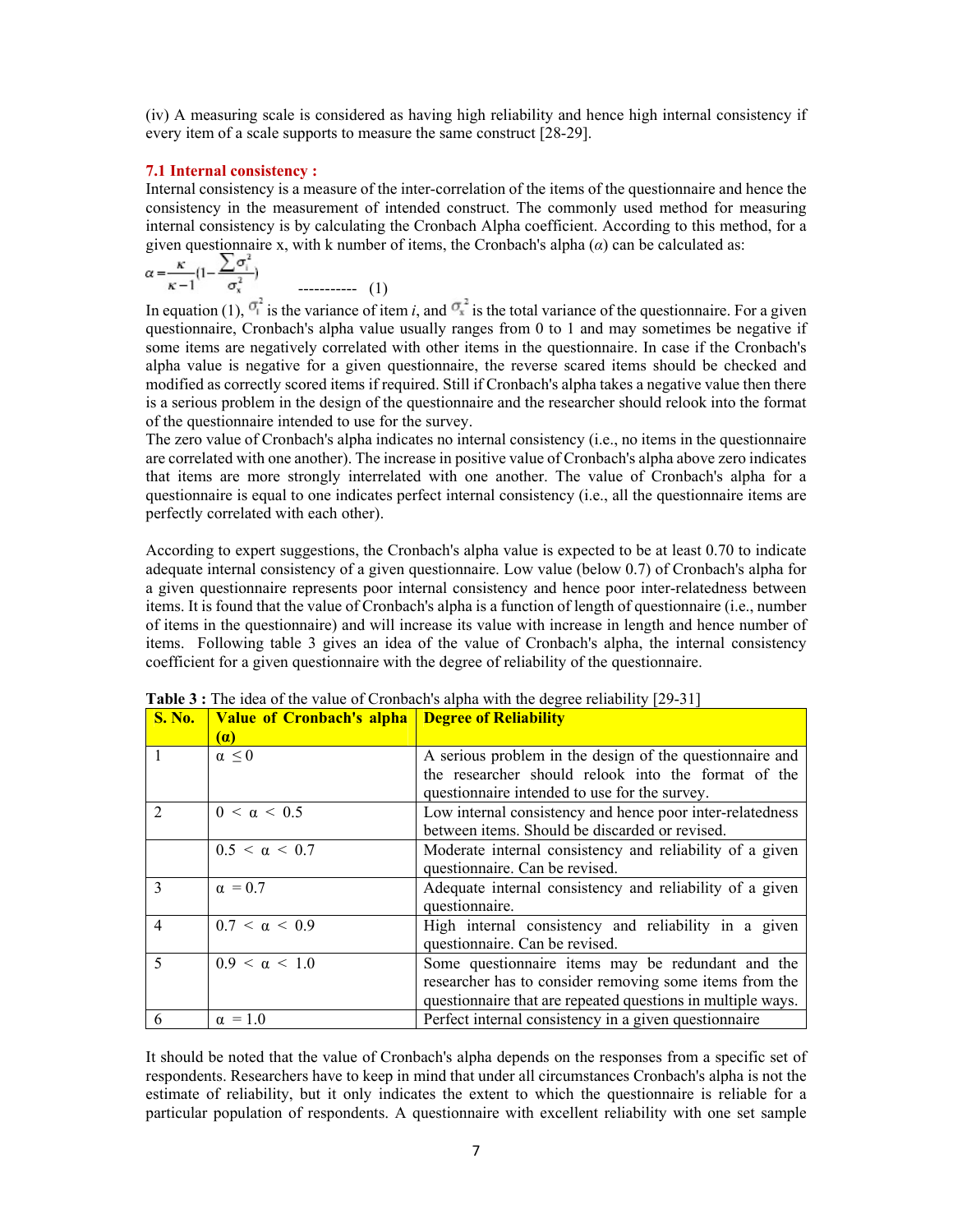needs not have same amount reliability with another set of samples. Hence, the reliability of a questionnaire should be estimated every time when the questionnaire is administered to the respondents.

#### **7.2 Test-retest reliability :**

Test-retest reliability involves administering the questionnaire to the same group of respondents at different point of time and repeating the research. The results are then compared for similarity to decide the reliability. But this type of reliability test has limitation caused by memory effects. In this method, in the subsequent questionnaire administration, respondents may respond by remembering the previous answer which gives rise to artificial reliability. One of the techniques to reduce this kind of memory effect, the time between test and retest should be increased. In test-retest reliability test, if same individuals were administered the same questionnaires twice or more, the reliability can be evaluated using a correlation coefficient called Pearson's product moment correlation coefficient (Pearson's *r*) or the intraclass correlation coefficient [31]. Pearson's *r,* the correlation coefficient between the two questionnaire responses can be referred to as the coefficient of stability. Larger the coefficient stability, stronger the test-retest reliability and vice-versa. Test-retest reliability method is commonly used to measure the reliability of questionnaires which are specifically designed to measure personality traits, interest, or attitudes that are relatively stable across time, such as anxiety and pain catastrophizing. This method cannot be used for surveys which measure transitory attributes which change with time, such as pain intensity or recovery level of health-related problems. It is suggested that the time gap between test-retest should not be too short and too long to avoid the memory effect of respondents and as to allow changes to take place due to any other reason, respectively.

#### **7.3 Inter-rater reliability**

This method allows to examine a questionnaire for its reliability by means of multiple raters. Here, a questionnaire with multiple raters or scales is administered to the same group of respondents and evaluated. The consistency of evaluation is called as the inter-rater reliability. The inter-rater reliability of a questionnaire can be estimated using the kappa statistics. Accordingly, if two researchers independently rate the same group of patients on their mobility after surgery (e.g.,  $0 =$  needs help of  $2+$ people; 1 = needs help of 1 person; 2 = independent), kappa (*k*) can be computed as follows:<br> $\kappa = \frac{P_0 - P_e}{1 - P_e}$ 

Where,  $P_o$  is the observed proportion of observations in which the two raters agree, and  $P_e$  is the expected proportion of observations in which the two raters agree by chance. Accordingly,  $\kappa$  is the proportion of agreement between the two raters, after factoring out the proportion of agreement by chance. The value of kappa (*к*) ranges from 0 to 1. Table 4 summarizes the value of kappa (*к*) and the degree of inter-rater reliability. An extension of Cohen's *к* statistics is available to determine inter-rater reliability in cases where more than two raters are used.

| <b>S. No.</b> | <b>Value of kappa</b> $(\kappa)$ | <b>Degree of inter-rater reliability</b>       |
|---------------|----------------------------------|------------------------------------------------|
|               | $\kappa = 0$                     | Indicates no agreement between the two raters. |
|               | $K = 0.01 - 0.20$                | Indicates poor agreement                       |
| $\mathbf{3}$  | $K = 0.21 - 0.40$                | Indicates slight agreement                     |
|               | $K = 0.41 - 0.60$                | Indicates fair agreement                       |
|               | $k = 0.61 - 0.80$                | Indicates good agreement                       |
|               | $K = 0.81 - 0.92$                | Indicates very good agreement                  |
|               | $K = 0.93 - 1.0$                 | Indicates excellent agreement                  |
| $\mathsf{\ }$ | $K = 1.0$                        | Indicates perfect agreement between the two    |
|               |                                  | raters.                                        |

**Table 4 :** The idea of the value of kappa  $(k)$  with the degree of inter-rater reliability [31]

#### **7.4 Parallel form reliability**

In this method, a parallel form of questionnaire is developed which is equivalent to the original one with same information but different formatted questions (called as A and B). Both forms are used to collect the sample data during the survey. Respondents are requested to fill both forms of questionnaires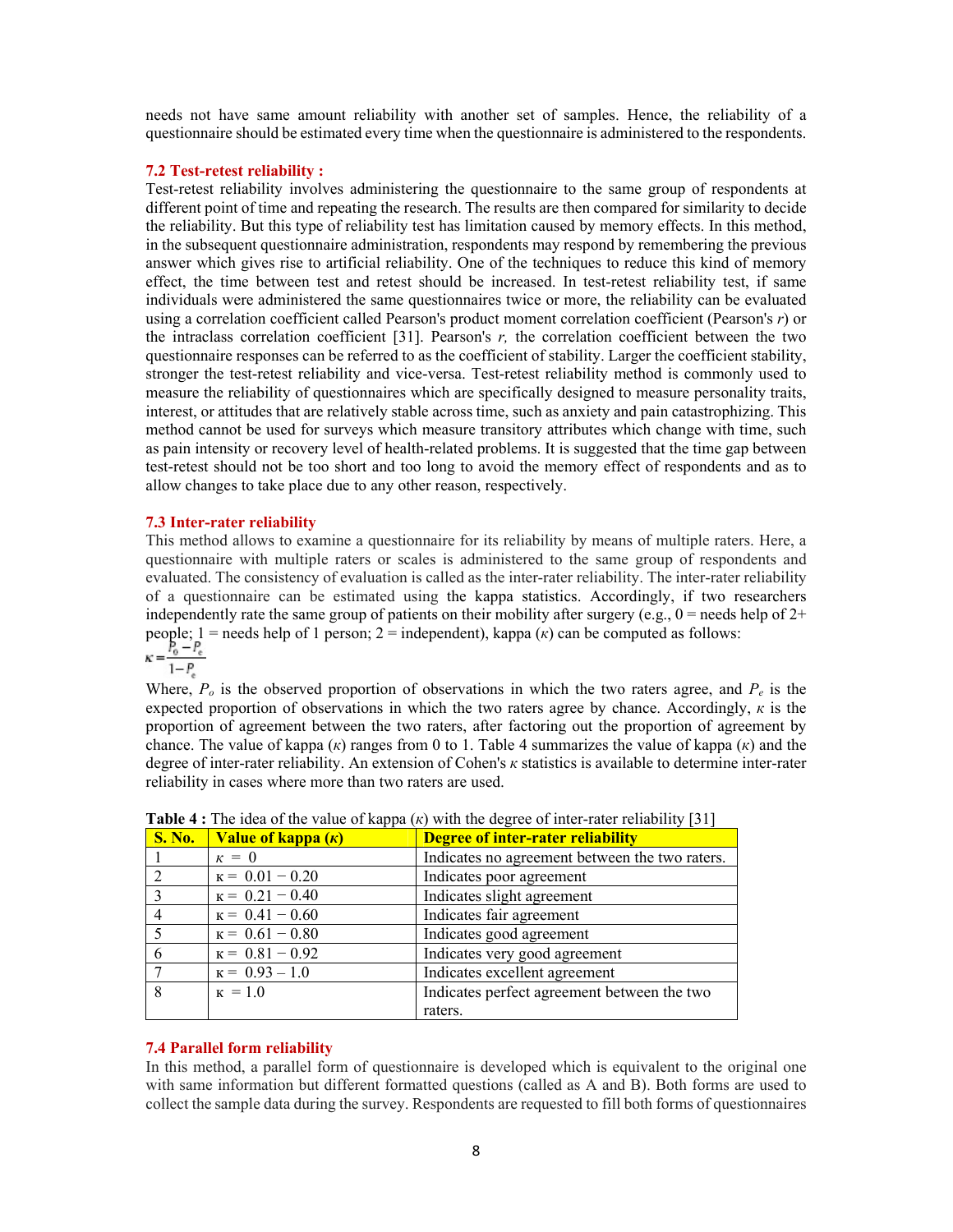during the same point of time. The correlations of the response of both forms estimates the reliability of the questionnaire by the assumption that these two forms are interchangeable. However, this method has limitations in terms of its enhanced expense on time and effort.

### **7.5 Split-half reliability**

This method is developed to check whether the questions in the questionnaire are capable to measure the same underlying constructs as per the plan. In Split-half reliability measure model, the questions are split in two halves and then, the correlation of the scores on the scales from the two halves is calculated and is run through the Spearman Brown formula.

Performing a reliability test on a questionnaire is meaningful if and only it is combined with the validity test to check the validity of the questionnaire, as discussed in the next section.

### **8. VALIDATING THE QUESTIONNAIRE :**

Validity test of a survey questionnaire is a process of analysing the survey questions for their dependability. Since there are many complex factors which can influence the dependability of a question in a questionnaire, validating a survey is a complex process. Validity of a questionnaire is determined by knowing what it is intended to measure. Validity explains how well the collected data cover the actual area of investigation [32]. Further, validation decides the validity of the inferences and conclusions made based on the results of the questionnaire.

The major types of validation tests commonly used while validating a questionnaire are (1) face validation, (2) content validation, (3) construct validation, and (4) criterion validation. There are six steps commonly used in the validation method of many empirical research methodologies. Figure 3 lists the various types and subtypes of various validity tests used in empirical research methodologies.



**Fig. 3 :** Types and subtypes of Validity Tests.

#### **8.1 Face Validation :**

It is the process of checking the questions in the questionnaire linguistically and analytically to find out what is supposed to be measured based on respondent's understanding of the questions in the questionnaire. In face validation, the researcher is requested to subjectively judge the operation of a construct used in the questionnaire. Face validity test is conducted with selected respondents to know how easily they understand the items/questions in the questionnaire, including its feasibility, style formatting, readability, clarity in language, etc. Thus, face validation confirms that the prepared questionnaire format and the presentation of items in it are relevant to be considered as measuring instrument and the items framed are reasonable, clear and unambiguous to understand and respond [33]. Face validation can be determined using dichotomous scale by using Yes and No options to indicate favourable or unfavourable items, respectively. Favourable items are objectively structured and positively classified under the thematic category. The face validation of the questionnaire instrument then can be determined using Cohen's Kappa Index on collected data. It is recommended by many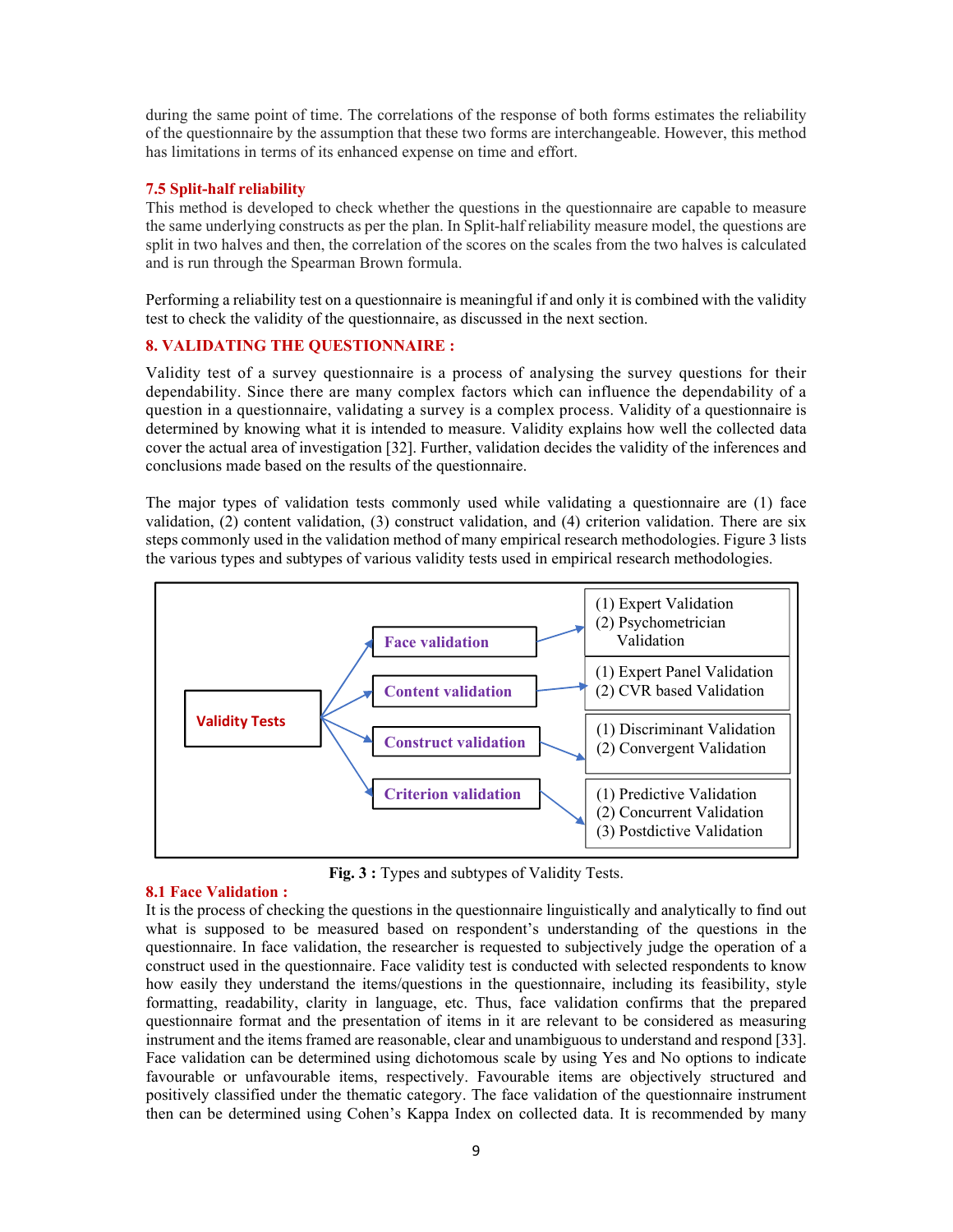researchers that the Kappa index value of above 0.6 can be acceptable for inter-rater agreement in the questionnaire [34]. Thus, while checking face validation, researcher can use both expert's assessment and Cohen's Kappa index values for a given questionnaire. Face validation is recommended in social science research, management research, and health science research.

#### **8.2 Content Validation :**

Content validation is a process of examining the contents of the items of the questionnaire to check whether they represent the entire theoretical construct of the designed model of the problem under consideration. Content validation can be started after development and reliability check of a questionnaire. Content validation is done by a panel of experts who have expertise with the construct of the questionnaire and capable to evaluate content validation. The content validation team checks the questionnaire items and their adequateness in measuring the constructs and to know whether the chosen items are sufficient to measure the variables in the domain. Various approaches on content validity are used by different expert teams, which include content validity ratio and content validation form. Many content validation decisions depend on the effectiveness of experts chosen in the committee. The content validation may include questions related to clarity and easiness of the items chosen, details on the problem area of chosen constructs, identification of any missed important items in the questionnaire, and identifying and removal of any questions which violate the privacy of respondents, etc. Thus, in general, content validation is used to evaluate the item questions related to a given construct of a problem by retaining essential and eliminating unessential questions in a given domain of problem. The content validation ratio (CVR) can be calculated using Lawshe's Method [35]. Accordingly, content validation ratio is a linear transformation of a proportional level of agreement on how many "experts" within a panel rate an item "essential" calculated in the following way:

$$
CVR = \frac{n_e - \left(\frac{N}{2}\right)}{\frac{N}{2}}
$$

where CVR is the content validity ratio,  $n_c$  is the number of expert panel members indicating "essential," and N is the total number of expert panel members. The final evaluation to retain the item based on the CVR depends on the number of panels. The critical values for Lawshe's content validity ratio are discussed in many research publications [35-36].

#### **8.3 Construct Validity :**

Construct is an important parameter in the research environment and the entire questionnaire is designed to measure one or more constructs that are related to the research problem under consideration. Validity of construct is important while evaluating a questionnaire that is developed with the purpose to measure that construct. Some constructs in the questionnaires are not directly measurable or observable like pain, taste, smell, etc. If the construct in the questionnaire is not validated, the analysis of the findings, the interpretation of the results, and the inferences to be drawn out of it may become difficult.

The construct validity includes evaluation of questionnaire by estimating the association of that construct with other variables in which it should be correlated positively or negatively. The commonly used procedure includes administering the developed questionnaire in hand along with another preexisting instrument/questionnaire that measure similar constructs to same group of respondents. Correlation matrices have to be developed to study the association patterns between two questionnaires to measure the same construct and individual questionnaires to measure different constructs. Construct validation is considered as small if the correlation coefficient observed is 0.1. Construct validation is considered as moderate if the correlation coefficient observed is 0.3. and construct validation is considered as large if the correlation coefficient observed is 0.5. The construct validity depends on how well the researcher transformed a concept, idea, strategy, or behaviour as a construct into working reality. There are two components for construct validity. They are named as convergent validity and discriminant validity.

# **(1) Convergent Validity :**

It is a parameter refers to the degree to which the two constructs that are measured are related theoretically and are in fact related. This kind of parameters are used in behavioural science research including, management, social science, psychology, etc.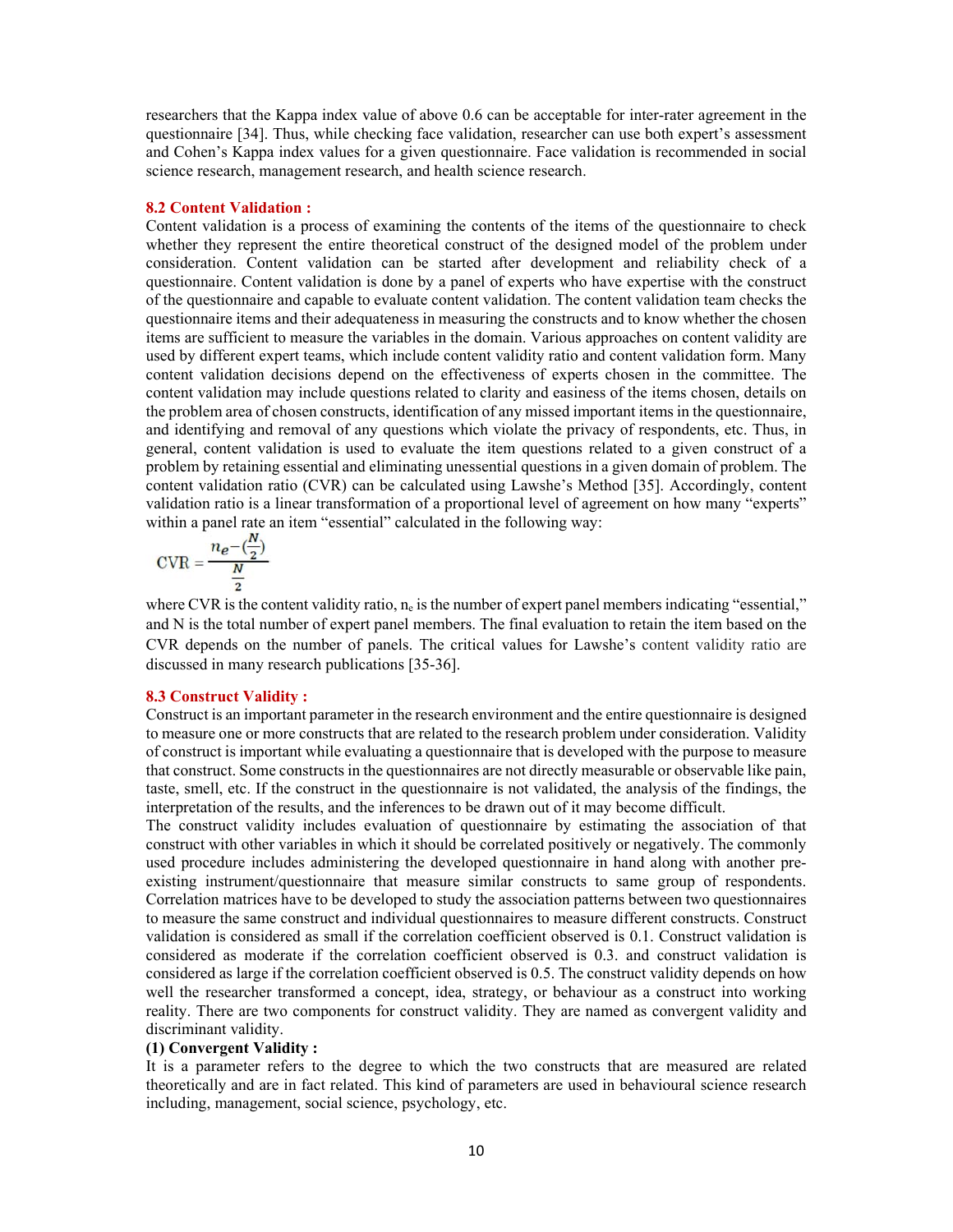#### **(2) Discriminant Validity :**

It is the extent to which one static inferred variable differs from other variables in the questionnaire. Discriminant validity also called divergent validity refers to the inferred variable which has more variance than measurement errors or unmeasured external influences or other constructs within the conceptual framework.

The construct validity (both convergent and divergent) can be verified by means of factor analysis conducted using principal component analysis with varimax rotation method [37-38].

#### **8.4 Criterion Validity :**

Criterion validity also called concrete validity is a test related to the measurement of outcome of a questionnaire-based survey. Such test predicts the outcome (performance or behaviour) in another situation (like past, present, and future). Criterion validation is used to interpret the test scores as an alternative strategy. Criterion validity is divided into three types namely predictive validity, concurrent validity, and postdictive validity.

#### **(1) Predictive Validity :**

This is a measure of the ability of the questionnaire-based survey to predict accurately what it has to be supposed to predict. Performing a long-term validity study is a convenient way to establish predictive validity. Usually, predictive validity takes a long time and need fairly large size of samples to acquire meaningful aggregate data. Thus, predictive validity analyses the ability of questionnaire based survey to predict the things what it expected theoretically.

# **(2) Concurrent Validity :**

It is a test to gather evidence for predicting the other outcomes. In concurrent validity, the researcher can measure previously established constructs using the developed questionnaire. In general, the validity test checks the operationalizability of the questionnaire to distinguish between groups which can be distinguishable theoretically.

# **(3) Postdictive Validity :**

It is a type of validity test with criterions which have been administered in the past. It is a test determined by the degree to which the scores of a given test are related to the scores of already established test in the history.

# **8.5 Standard Procedure for Validation :**

Dave Collingridge [39] outlined a six-step validation method which include:

# **(1) Step One : Check the Questionnaire by Face validation :**

As mentioned in previous section, face validation is a process of checking the questionnaire for the representation of the intended research topic and common errors in items including leading, confusing, and repeated questions. It is a two-step process using two groups of experts. The first group checks the questionnaire for intended topic of survey and determines whether the questions are relevant to capture the intended research topic of the survey. The second group of experts called psychometricians checks for common errors, including leading, confusing, and repeated questions.

#### **(2) Step Two : Pilot Test of the Questionnaire:**

In this step, a pilot test of the survey has to be conducted using the developed questionnaire for a small group of respondents called subset of intended survey participants. Generally, a small group of 10% respondents consisting of all sub-categories are used for pilot study. This pilot study helps to remove irrelevant and weak questions.

# **(3) Step Three : Clean Collected Data:**

The data collected from the pilot study should be cleaned by transforming the data on a spreadsheet and comparing the scores of individuals on positive phrased questions and negative phrased questions for checking consistency. Entering the collected responses from the questionnaire to a spreadsheet allows to clean the data. By one person read the values aloud and another entering them into the spreadsheet greatly reduces the risk of error. Once data is entered, the next step is to reverse code negatively phrased questions. This will allow the researcher to remove such individual respondents who answer inconsistently. This stage also allows to check data entry errors in the survey reports.

# **(4) Step Four : Use Principal Component Analysis (PCA) :**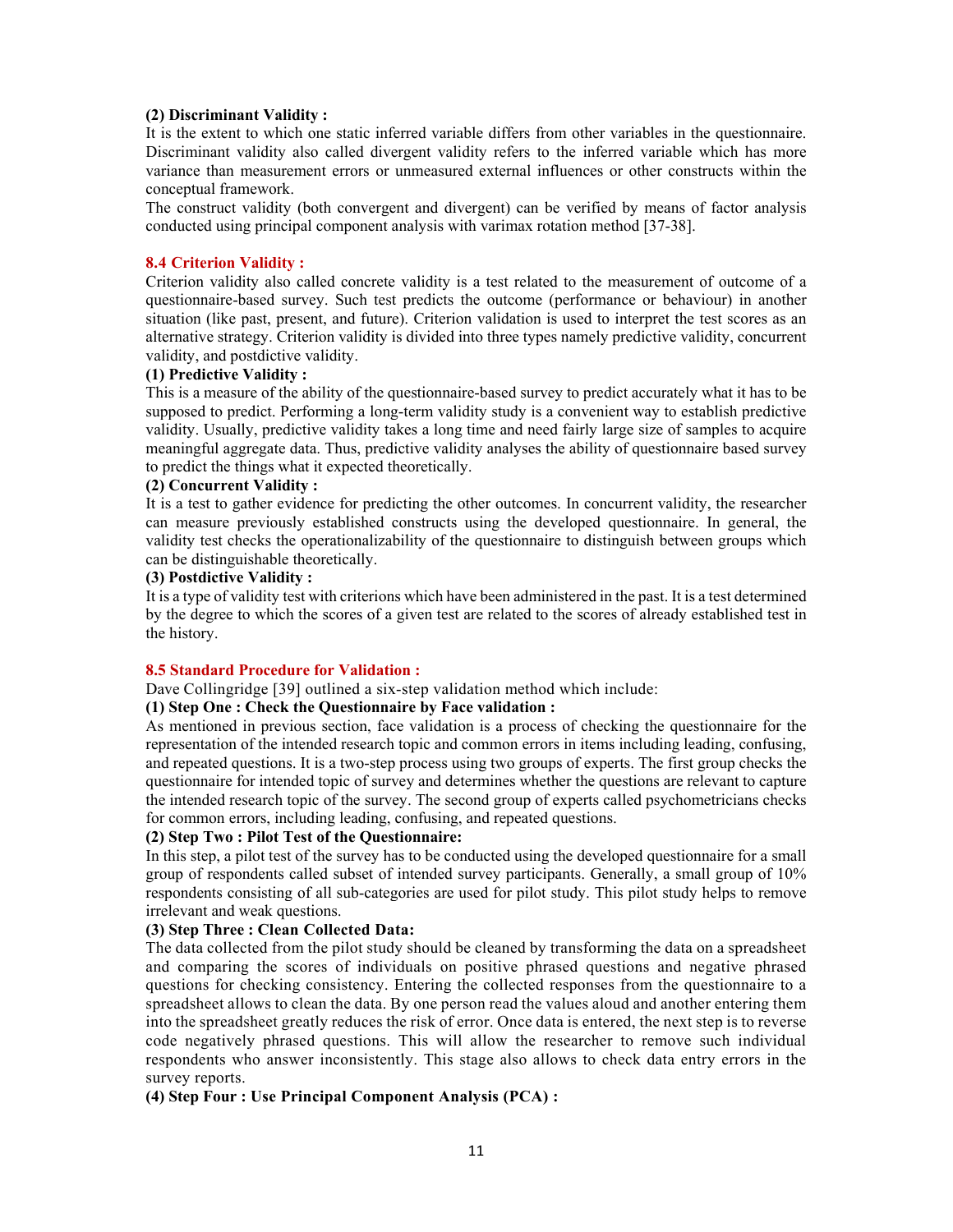Principal component analysis, (PCA) is used to measure principle components in the questionnaire. PCA uses a process called factor loadings which determine common themes in questions which load into same factors and such questions can be combined. The number of factors loaded determines the number of elements the developed survey is measuring. The range of factor loading scale is usually between  $-1.0$  to  $+1.0$  and commonly accepted value is above  $\pm 0.6$ . This step is a complex for new researchers and taking the help of experts is always suggested.

# **(5) Step Five : Check Internal Consistency using Cronbach's Alpha :**

Internal consistency is a measure of the inter-correlation of the items of the questionnaire and hence the consistency in the measurement of intended construct. The commonly used method of measuring internal consistency is by calculating the Cronbach Alpha coefficient. The correlations between the questions that load on the same factor have to be checked for ensuring consistency of survey answers and reliability of survey questions. As shown in the previous section, the Cronbach Alpha coefficient for standard test range from 0 to 1.0 and the accepted value of internal consistency is at least 0.6 to 0.7. If the Cronbach Alpha coefficient value for a question is below 0.6, the researcher can think of deleting such questions from the survey. This step is also complex and need experts' suggestions for new researchers.

# **(6) Step Six : Revise the questions of the Survey if Needed :**

In this final stage of validation, the researcher can revise the question or delete it by running Principal component analysis (PCA) and Cronbach's Alpha methods. But if minor changes are made to the questions in this stage, then the researcher can go for the next step of final data collection after one round final revision. If any major changes are required in the questionnaire at this stage, then one more round of pilot resting and internal consistency checking has to be repeated before deciding the final version.

The above six steps are followed in standard practice of validation of a designed and developed questionnaire before using it for the final survey. Table 5 compiles a review of different validation types and important definitions.

| <b>Terminology</b>                         | <b>Definitions</b>                                                                                                                                                                                                                                                |
|--------------------------------------------|-------------------------------------------------------------------------------------------------------------------------------------------------------------------------------------------------------------------------------------------------------------------|
| Construct                                  | A model, idea, or theory that the researcher is attempting to assess (e.g., quality of postoperative recovery)                                                                                                                                                    |
| Validity                                   | The ability of a questionnaire to truly measure what it purports to measure                                                                                                                                                                                       |
| Reliability                                | Reliability or reproducibility is the ability of a questionnaire to produce the same results when administered at two different points of<br>time                                                                                                                 |
| Content validity                           | The extent to which a questionnaire measure includes the most relevant and important aspects of a concept in the context of a given<br>measurement application                                                                                                    |
| Face validity                              | The ability of an instrument to be understandable and relevant to the targeted population                                                                                                                                                                         |
| Construct validity                         | The degree to which scores on the questionnaire measure relate to other measures (e.g., patient reported or clinical indicators) in a<br>manner that is consistent with theoretically derived a priori hypotheses concerning the concepts that are being measured |
| Diagnostic validity                        | The accuracy of a questionnaire in diagnosing certain conditions (e.g., neuropathic pain)                                                                                                                                                                         |
| Known-group validity                       | The ability of a questionnaire to be sensitive to differences between groups of patients that may be anticipated to score differently in<br>the predicted direction                                                                                               |
| <b>Criterion validity</b>                  | The ability of a questionnaire to measure how well one measure predicts an outcome for another measure                                                                                                                                                            |
| Concurrent validity                        | The association of an instrument with accepted standards                                                                                                                                                                                                          |
| Predictive validity                        | The ability of a questionnaire to predict future health status or test results. Future health status is considered a better indicator than the<br>true value or a standard                                                                                        |
| Internal consistency                       | The degree of the inter-relatedness among the items in a multi-item questionnaire measure. It is usually measured by Cronbach's alpha                                                                                                                             |
| Repeatability<br>(test-retest reliability) | The ability of the scores of an instrument to be reproducible if it is used on the same patient while the patient's condition has not<br>changed (measurements repeated over time)                                                                                |
| Responsiveness                             | The extent to which a questionnaire measure can detect changes in the construct being measured over time. It is applicable<br>only for questionnaires that are designed to assess changes in the construct within a short period of time                          |

### **Table 5 :** Compiled version of Questionnaire-related terminology [25]

# **8.6 Other Validation Tests :**

The validation steps described in the previous section is a general model, however, a researcher, based on his maturity in the subject, the subject of the topic of the survey, the variation in sample data, the background of the respondent, the type of analysis to be used, and the nature of the problem, can consider or develop new kinds of validation tests which have a suitable scale with the ability to discriminate between different issues and groups in the domain of the research problem. Ideally, the validation tests should support the researcher to have clearly defined outcomes where the changes in the domain under consideration are well known.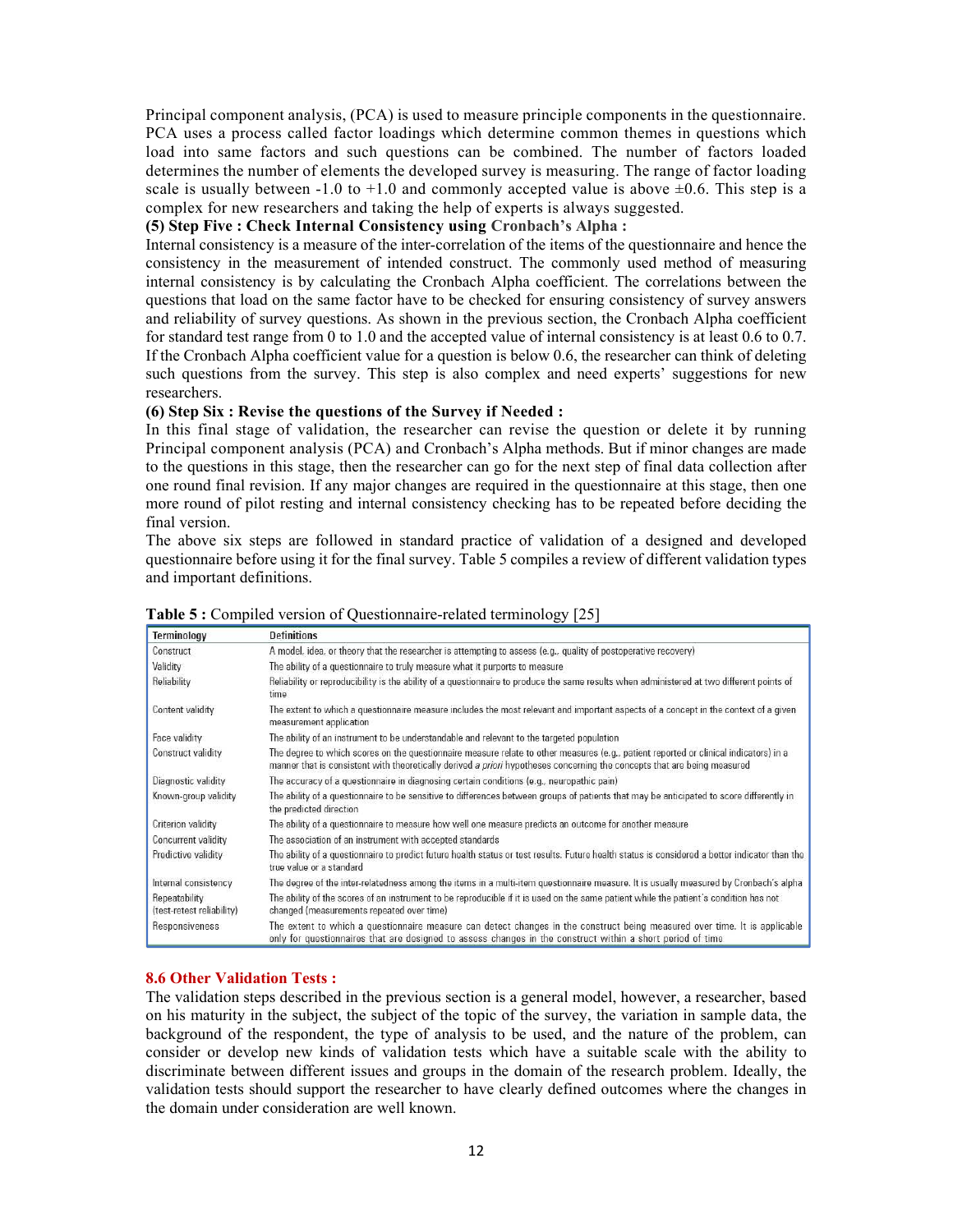#### **9. SAMPLE SIZE :**

The most important aspect of any research study is the magnitude of the sample size. If the sample size is very large, it could waste the resources of the researcher and the organization and if the sample size is small, it could not be able to correctly represent the population under study. Therefore, it is very important to rightly estimate the sample size for the research under study. The factors associated with data required for the computation of sample size include:

(1) Magnitude of acceptable error (e) to provide the desired precision of measurement.

(2) Value associated with the desire confidence level (Z) which states the degree of confidence interval taken in the population mean. It is a percentage or decimal value that tells how confident a researcher can be for his research. For example, if we want to be 96% confident that the estimated weight of the students in the class should be within 5 kg, then the desired confidence level is 96%.

(3) Variance which is the estimator of the standard deviation of the population (σ). It investigates that how heterogeneous is the population.

Thus, the desired sample size n =  $(Z.\sigma/e)^2$ -------- (2)

Alternately, there are many other qualitative guidelines which include :

(1) 5:1 ratio scheme where respondents to questions ratio is 5:1. (here minimum 50 samples required for 10 item questionnaire).

(2) 10:1 ratio scheme where respondents to questions ratio is 10:1. (here minimum 100 samples required for 10 item questionnaire).

(3) 15:1 ratio scheme where respondents to questions ratio is 15:1. (here minimum 150 samples required for 10 item questionnaire).

(4) 30:1 ratio scheme where respondents to questions ratio is 30:1. (here minimum 300 samples required for 10 item questionnaire).

Another qualitative general model suggests that a sample size of 50 is considered as very poor, sample size of 100 is considered as poor, a sample size of 200 is considered as fair, a sample size of 300 is considered as good, a sample size of 500 as very good, and the sample size of 1000 or more as excellent irrespective of the number of questions in the questionnaire. Thus, there are no fixed rules for use of sample size for a questionnaire for validation, but it is suggested to use sample size as large as possible to have higher respondents to question ratio [40-41].

# **10. OTHER CONSIDERATIONS :**

After developing a suitable questionnaire and determining its reliability and validity, the researcher should consider other procedures related to permissions and regulations connected to that empirical research. These permissions and regulations may be different in different countries, institutions, and subject areas. If the sample collection is from employees or people belonging to a particular organization or particular community, the necessary permissions must be taken from the head of the organization or community before distributing the questionnaire. Similarly, the researchers are suggested to consult the ethical committee of research of their organization regarding necessary approvals needed to collect and use of such empirical data for further analysis and publication of results as research outcomes.

# **11. STATISTICAL SOFTWARE USED FOR VALIDATION :**

The validity of various analytical methods must be done using statistical analysis of data to find the relationship between variables, patterns, and trends in the process of solving a problem. The statistical analysis essential for the interpretation of the analytic method validation includes calculation of mean, standard deviation, relative standard deviation, confidence intervals, and regression analysis. Some of the statistical tools used for empirical research include F-test, t-test, and regression analysis, correlation analysis, standard deviation, relative standard deviation, confidence interval, hypothesis testing, analysis of variation (ANOVA), design of experiments, and assessment of outliers. Two types of statistical techniques are used for statistical data analysis. They are called descriptive statistics and inferential statistics. Descriptive statistics organizes data by indexing the sample and Inferential statistics allows to draw a conclusion from random variant data.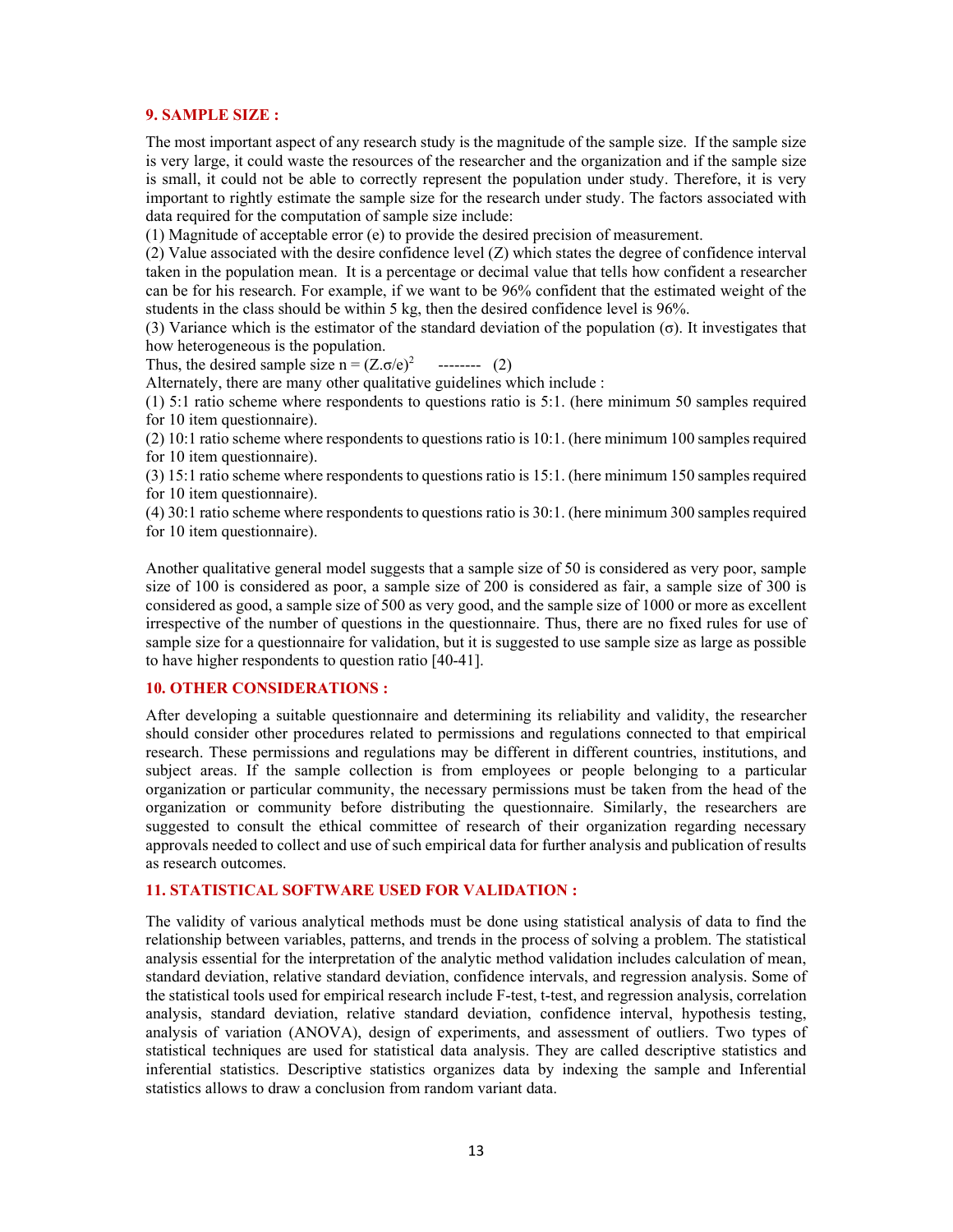Various statistical software packages are used for this purpose, which include proprietary software and open access software. Table 6 lists some of the commonly used proprietary statistical software packages and Table 7 lists some of the popular open access statistical software packages.

| <b>S. No.</b> | <b>Package</b>  | <b>Features &amp; Suppliers</b>                |
|---------------|-----------------|------------------------------------------------|
|               | <b>IBM SPSS</b> | https://www.ibm.com/analytics/spss-statistics- |
|               |                 | software                                       |
|               | MaxStat         | https://maxstat.de/en/home-en/                 |
|               | <b>SAS</b>      | https://www.sas.com/en in/home.html            |
|               | Stata           | https://www.stata.com/statamp/                 |
|               | <b>XL STAT</b>  | https://www.xlstat.com/en/                     |
|               | Statwing        | https://www.statwing.com/                      |
|               | <b>NCSS</b>     | https://www.ncss.com/                          |
|               | AcaStat         | https://acastat.com/                           |
| $\mathbf Q$   | WizardMac       | https://www.wizardmac.com/                     |
| 10            | <b>MINITAB</b>  | http://www.minitab.com/en-us/                  |

**Table 6 :** List of commonly used proprietary statistical software packages

|  |  |  |  |  |  | Table 7 : List of some popular open access statistical software packages |  |  |
|--|--|--|--|--|--|--------------------------------------------------------------------------|--|--|
|--|--|--|--|--|--|--------------------------------------------------------------------------|--|--|

| <b>S. No.</b>  | <b>Package</b>              | <b>Features &amp; Suppliers</b>                                                                                             |
|----------------|-----------------------------|-----------------------------------------------------------------------------------------------------------------------------|
|                | ADaMSoft                    | Used for linear regression, cluster analysis, correspondence<br>analysis, data editing, data mining, record linkage methods |
|                |                             | logistic regression,                                                                                                        |
| $\overline{2}$ | <b>Bayesian Filtering</b>   | Used for gridbased systems, kaman filtering, sequential                                                                     |
|                | Library                     | Monte Carlo methods, particle filters, and moisture filters                                                                 |
| 3              | CBEcon                      | Used for descriptive statistics, T-tests, ANOVA,                                                                            |
|                |                             | regression, measures of association, probability                                                                            |
|                |                             | distribution, multivariate regression analysis, etc.                                                                        |
| 4              | <b>Intrinsic Noise</b>      | Used for studying reaction kinetics in chemistry and                                                                        |
|                | Analyser (INA)              | biology. INA analyses mathematical models of intracellular                                                                  |
|                |                             | reaction kinetics in biology to quantify fluid concentration                                                                |
|                |                             | fluctuations.                                                                                                               |
| 5              | Mondrian                    | Interactive data visualization tools.                                                                                       |
| 6              | Pandas                      | Used for data manipulation and analysis                                                                                     |
| $\overline{7}$ | Shogun (toolbox)            | Used as a statistical analysis tool for research and education                                                              |
|                |                             | systems                                                                                                                     |
| 8              | R Programming               | General purpose package for statistical functions                                                                           |
| 9              | <b>GNU PSPP</b>             | Used for descriptive statistics, T-tests, ANOVA, regression,                                                                |
|                |                             | measures of association, reliability and factor analysis,                                                                   |
|                |                             | cluster analysis, non-parametric tests, etc.                                                                                |
| 10             | <b>MaxStat Lite Version</b> | F-test, t-test, and regression analysis, correlation analysis,                                                              |
|                |                             | standard deviation, relative standard deviation, confidence                                                                 |
|                |                             | interval, hypothesis testing, analysis of variation (ANOVA),                                                                |
| 11             | Salstat                     | All statistical tools                                                                                                       |

# **12. VALIDATING EXPERIMENTAL DATA :**

Validation of experimental data needs a different set of procedures to maintain their reliability and consistency. This includes the following steps.

### **(1) Selectivity & Repeatability :**

Selectivity and repeatability are quantitative indications of how much the experimental method used to collect the data represents the signals of actual experiments without external interface and its ubiquitous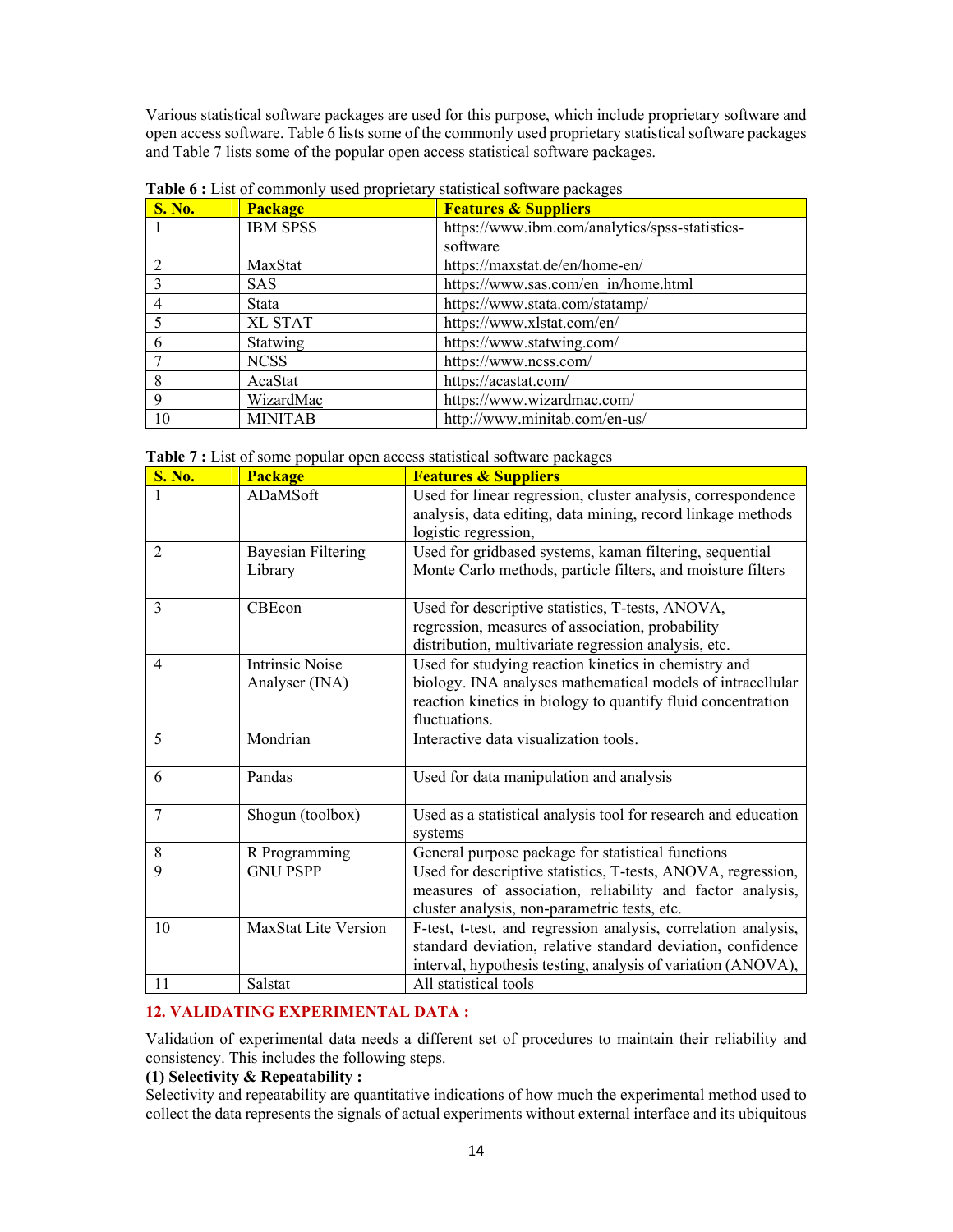repeatability. Any kind of external random interface should be determined by running the same experiment using blank samples with the same experimental conditions before and after running the experiment with actual samples. Based on calculating percent recovery and repeatedness, one can conclude that there is no interference of excipients and external additives to prove the selectivity and repeatability of the experimental method adopted.

### **(2) Data Accuracy :**

Data accuracy refers to how accurate the value of data collected in an experiment. This can be determined by knowing the closeness of agreement between the actual value of individual data and the mean result obtained for a large number of homogeneous samples in a similar experimental procedure. To improve the data accuracy, a systematic error and data recovery procedure can be used to avoid errors by using appropriately certified reference samples or by using alternative analytical techniques.

# **(3) Experimental Precision :**

To maintain experimental precision, the researcher must compare the results obtained from the samples used for the experiment for the repeatability  $\&$  reproducibility of the result under the same operating conditions over a short interval of time. Repeatability expresses the precision of measurement within the laboratory variations like : different temperatures, different time, different instruments, different analysts, different physical conditions, etc. Repeatability  $\&$  reproducibility leading to experimental precision decides the quality of experimental data. By repeating the same experiments in different laboratories using a standardized methodology for the same sample or at the same concentration of the sample and the comparative results should be expressed in the form of standard deviation.

#### **(4) Instrument Detection limit :**

Various techniques to determine instrument detection limit involve visual inspection, resolving power, signal to noise ratio, response time, standard deviation of response and its slope. The report on data collection should contain the limitation of detection and the method used to determine the detection limit.

(1) In the visual inspection method, the instrument is examined for its appropriateness in terms of making measurements. It should also ensure that the measurement errors based on scales used are minimum within the acceptable value.

(2) The resolving power of an instrument can be evaluated by knowing the inverse of the distance between two objects which can be just resolved when viewing through the used instrument.

(3) In signal-to-noise ratio method is to be used, the measured signals from samples should be compared with the known low concentration of the sample with those of blank solution.

(4) If the limit of detection based on the response has to be calculated, the standard deviation of the response time of instrument (s) and slope (S) of the calibration curve has to be determined.

#### **(5) Instrument Quantitation limit :**

A quantitation limit refers to the minimum amount or concentration of sample that can be measured within specified limits of precision and accuracy. Quantitation limit of an instrument is generally 5-10 times the instrument detection limit. The instrument quantization limit is expressed in terms of precision and accuracy of readings for arbitrarily non-zero low standard in the calibration curve. The data collection report should contain the quantitation limit and the method used to determine it.

# **(6) Sensitivity of an instrument :**

Sensitivity of an instrument is a measure of the change in its response corresponding to change in sample properties (like size or concentration). Sensitivity of an instrument corresponding to the gradient of the response curve and has a linear relationship with size or concentration.

#### **(7) Robustness :**

Robustness of an instrument is the degree to which the instrument can function correctly in the presence of invalid inputs or stressful environmental conditions. Robustness test provides important information for the evaluation of the measurement uncertainty.

# **13. CONCLUSION :**

A simple and authentic set of guidelines is provided through this systematic review, on how to design, develop, reliability test, and validation test to translate a draft questionnaire into a usable questionnaire in social science, business management, and health science research. The format of the questionnaire with the meaning and appropriateness of the questions has to be tested and improved by means of checking the reliability and validity using internal and external experts. Validation of the questionnaire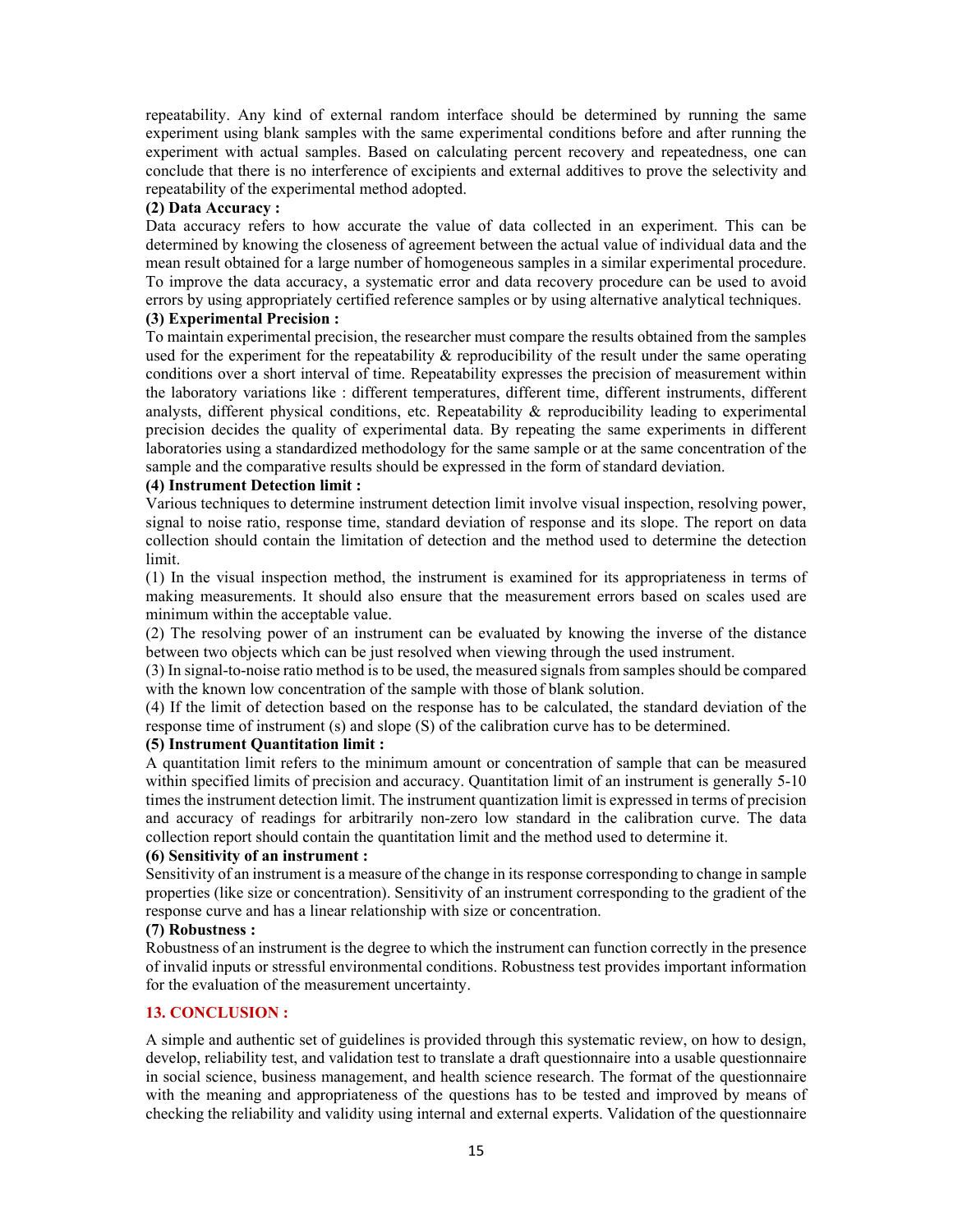helps researchers to avoid wrong data collection and analysis, leading to a wrong interpretation of results. After developing a questionnaire, the researcher should validate it by conducting a pilot test and conclude that the questions in the questionnaire are correctly understandable and interpretable by the intended respondents while administering the questionnaire for the survey. Similarly, the validation of experimental data also important for the repeatability of the results, interpretation, and use of experimental results for applications. Hence, validation is an essential part of systematic research both in empirical and experimental research. In empirical research, the validation process ensures that the questionnaire is psychometrically rich to be used for authentic research. In experimental research, the validation of experimental data needs a different set of procedures to maintain their reliability and consistency. In this paper, the procedure of validation of the questionnaire of empirical research methods and the data to be obtained from scientific instruments in experimental research methods are reviewed for efficient and effective use of data collected for analysis and interpretation.

#### **REFERENCES :**

[1] Kothari, C. R. (2004). *Research methodology: Methods and techniques*. New Age International.

[2] Choy, L. T. (2014). The strengths and weaknesses of research methodology: Comparison and complimentary between qualitative and quantitative approaches. *IOSR Journal of Humanities and Social Science*, *19*(4), 99-104.

[3] Warwick, D. P., & Lininger, C. A. (1975). *The sample survey: Theory and practice*. McGraw-Hill.

[4] Rossi, P. H., Wright, J. D., & Anderson, A. B. (Eds.). (2013). *Handbook of survey research*. Academic Press.

[5] Raghunathan, T. E., & Grizzle, J. E. (1995). A split questionnaire survey design. *Journal of the American Statistical Association*, *90*(429), 54-63.

[6] Ballinger, C., & Davey, C. (1998). Designing a questionnaire: An overview. *British Journal of Occupational Therapy*, *61*(12), 547-550.

[7] Bee, D. T., & Murdoch-Eaton, D. (2016). Questionnaire design: the good, the bad and the pitfalls. *Archives of Disease in Childhood-Education and Practice*, *101*(4), 210-212.

[8] Oosterveld, P., Vorst, H. C., & Smits, N. (2019). Methods for questionnaire design: a taxonomy linking procedures to test goals. *Quality of Life Research*, *28*(9), 2501-2512.

[9] Kachroo, P., & Kachen, S. (2018). Item placement for questionnaire design for optimal reliability. *Journal of Marketing Analytics*, *6*(4), 120-126.

[10] Sirakaya-Turk, E., & Uysal, M. S. (2017). Survey research: sampling and questionnaire design. *Research methods for leisure, recreation and tourism*, (Ed. 2), 122-146.

[11] Moroney, W. F., & Joyce, A. (2019). Questionnaire Design: How to Ask the Right Questions of the Right People at the Right Time to Get the Information You Need. *ergonomics in design*. ISBN: 978- 0-945289-56-2.

[12] Yaddanapudi, S., & Yaddanapudi, L. N. (2019). How to design a questionnaire. *Indian journal of anaesthesia*, *63*(5), 335.

[13] Riaño, C. E., & Palomino, M. (2015). Design and preparation of a questionnaire according to Delphi method to select virtual laboratories (VL). *Sophia*, *11*(2), 129-141.

[14] Bovell-Benjamin, A. C., Dawkin, N., Pace, R. D., & Shikany, J. M. (2009). Use of focus groups to understand African-Americans' dietary practices: Implications for modifying a food frequency questionnaire. *Preventive medicine*, *48*(6), 549-554.

[15] Peytchev, A., & Peytcheva, E. (2017, December). Reduction of measurement error due to survey length: Evaluation of the split questionnaire design approach. In *Survey Research Methods,* 11(4), 361- 368).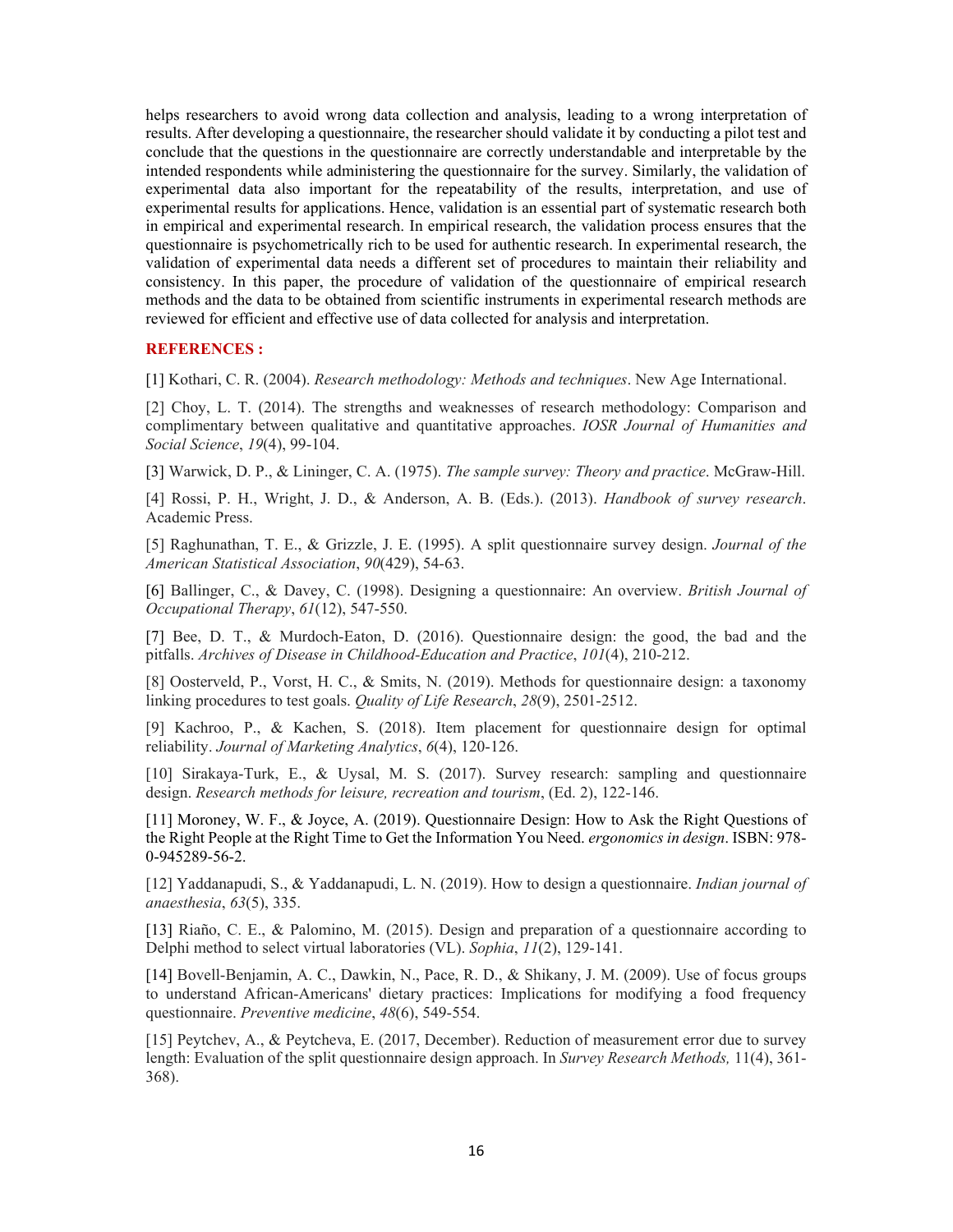[16] de Jong, J. A., Dorer, B., Lee, S., Yan, T., & Villar, A. (2018). Overview of Questionnaire Design and Testing. *Advances in Comparative Survey Methods: Multinational, Multiregional, and Multicultural Contexts (3MC)*, 115.

[17] Hamed Taherdoost (2016). Sampling Methods in Research Methodology; How to Choose a Sampling Technique for Research. *International Journal of Academic Research in Management (IJARM)*, 5(2), 28-36.

[18] Onwuegbuzie, A. J., Dickinson, W. B., Leech, N. L., & Zoran, A. G. (2009). A qualitative framework for collecting and analyzing data in focus group research. *International journal of qualitative methods*, *8*(3), 1-21.

[19] Aithal, P. S., Shailashree, V., & Kumar, P. M. (2016). Factors & Elemental Analysis of Six Thinking Hats Technique Using ABCD Framework. *International Journal of Advanced Trends in Engineering and Technology (IJATET)*, *1*(1), 85-95.

[20] Aithal, P. S. (2016). Review on Various Ideal System Models Used to Improve the Characteristics of Practical Systems. *International Journal of Applied and Advanced Scientific Research*, *1*(1), 47-56. DOI: http://doi.org/10.5281/zenodo.159749.

[21] Aithal, P. S., & Aithal, Shubhrajyotsna (2019). New Directions in Scholarly Research- Some Fearless Innovations & Predictions for 21st Century Research. *International Journal of Management, Technology, and Social Sciences (IJMTS)*, *4*(1), 1-19. DOI: https://doi.org/10.5281/zenodo.2557222.

[22] Aithal, P. S., Shailashree, V. T., Suresh Kumar, P. M. (2015). A New ABCD Technique to Analyze Business Models & Concepts. *International Journal of Management, IT and Engineering (IJMIE)*, *5*(4), 409 – 423. DOI : http://doi.org/10.5281/zenodo.61652.

[23] Aithal, P. S. (2016). Study on ABCD Analysis Technique for Business Models, business strategies, Operating Concepts & Business Systems. *International Journal in Management and Social Science*, *4*(1), 98-115. DOI : http://doi.org/10.5281/zenodo.161137.

[24] Aithal P. S. & Shubhrajyotsna Aithal (2018). Factor & Elemental Analysis of Nanotechnology as Green Technology using ABCD Framework. *International Journal of Management, Technology, and Social Sciences (IJMTS)*, *3*(2), 57-72. DOI : https://doi.org/10.5281/zenodo.1451490.

[25] Lewis, S. (2015). Qualitative inquiry and research design: Choosing among five approaches. *Health promotion practice*, *16*(4), 473-475.

[26] Carmines E. G. & Zeller, R. A. (1979). Reliability and Validity Assessment, Newbury Park, CA, SAGE.

[27] Moser C. A. & Kalton, G. (1989). Survey methods in social investigation, Aldershot, Gower.

[28] Huck, S. W. (2007). Reading Statistics and Research, United States of America, Allyn & Bacon.

[29] Robinson, W. S. (2009). Ecological correlations and the behavior of individuals. *International journal of epidemiology*, *38*(2), 337-341.

[30] Straub, D., Boudreau, M. C., & Gefen, D. (2004). Validation guidelines for IS positivist research. *Communications of the Association for Information systems*, *13*(1), 380-427.

[31] Hamed Taherdoost. (2016). Validity and Reliability of the Research Instrument; How to Test the Validation of a Questionnaire/Survey in a Research. International Journal of Academic Research in Management (IJARM), 5(3), 28-36.

[32] Ghauri, P. & Gronhaug, K. (2005). Research Methods in Business Studies, Harlow, FT/Prentice Hall.

[33] Oluwatayo, J. A. (2012). Validity and reliability issues in educational research. *Journal of educational and social research*, *2*(2), 391-400.

[34] Gelfand, D. M., Hartmann, D. P., Cromer, C. C., Smith, C. L., & Page, B. C. (1975). The effects of instructional prompts and praise on children's donation rates. *Child Development*, 46, 980-983.